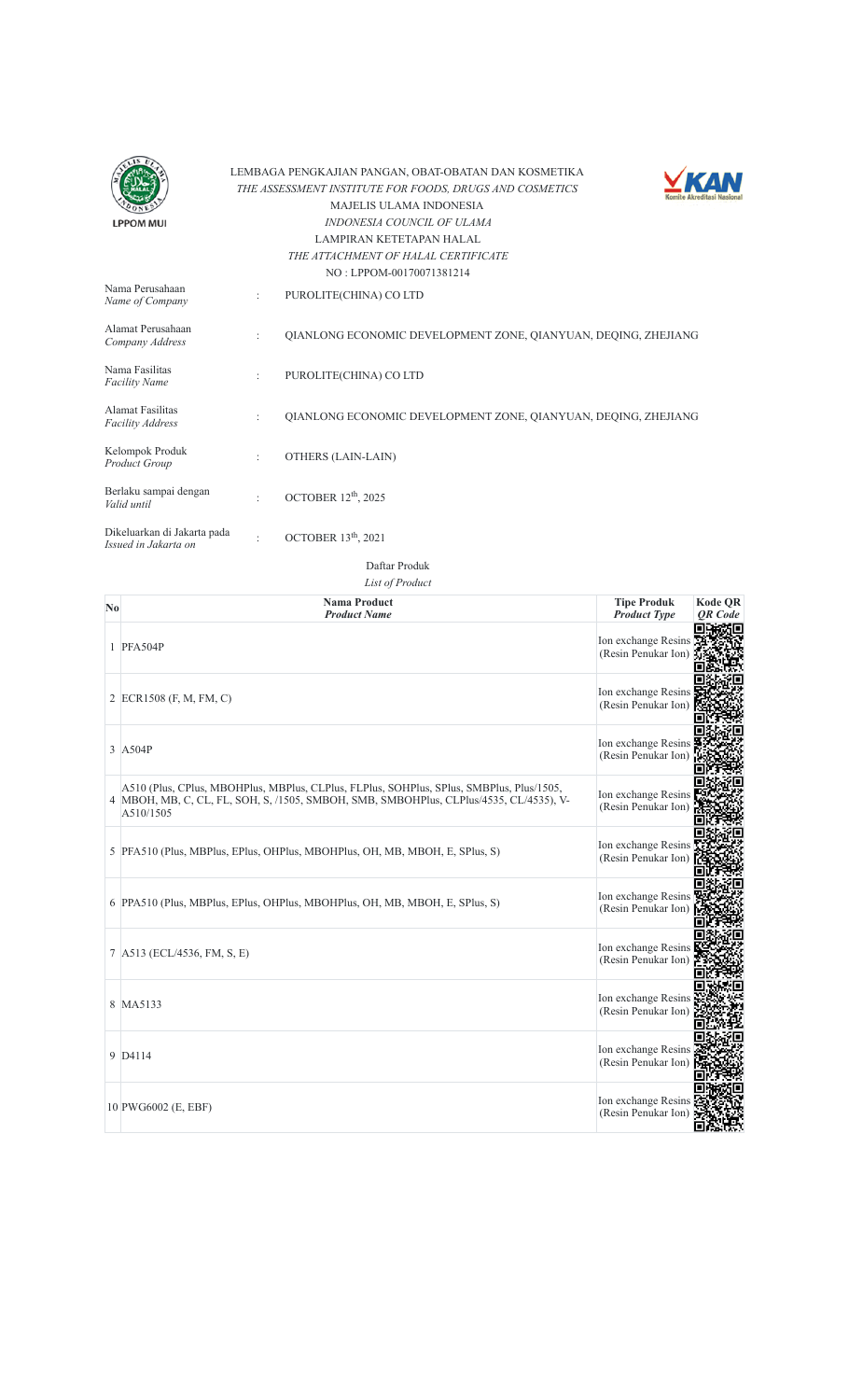



|                                                     |                      | 110.111011700170071301217                                      |
|-----------------------------------------------------|----------------------|----------------------------------------------------------------|
| Nama Perusahaan<br>Name of Company                  | ÷                    | PUROLITE(CHINA) CO LTD                                         |
| Alamat Perusahaan<br>Company Address                | $\ddot{\phantom{a}}$ | OIANLONG ECONOMIC DEVELOPMENT ZONE, OIANYUAN, DEOING, ZHEJIANG |
| Nama Fasilitas<br><b>Facility Name</b>              | ÷                    | PUROLITE(CHINA) CO LTD                                         |
| Alamat Fasilitas<br><b>Facility Address</b>         | $\ddot{\phantom{a}}$ | OIANLONG ECONOMIC DEVELOPMENT ZONE, OIANYUAN, DEOING, ZHEJIANG |
| Kelompok Produk<br>Product Group                    | ÷                    | OTHERS (LAIN-LAIN)                                             |
| Berlaku sampai dengan<br>Valid until                | $\bullet$            | OCTOBER 12 <sup>th</sup> , 2025                                |
| Dikeluarkan di Jakarta pada<br>Issued in Jakarta on | ٠                    | OCTOBER 13 <sup>th</sup> , 2021                                |

| $\mathbf{N}\mathbf{0}$ | <b>Nama Product</b><br><b>Product Name</b>                         | <b>Tipe Produk</b><br><b>Product Type</b>  | <b>Kode QR</b><br><b>OR</b> Code |
|------------------------|--------------------------------------------------------------------|--------------------------------------------|----------------------------------|
|                        | 11 PPA800 (SO4, HCO3)                                              | Ion exchange Resins<br>(Resin Penukar Ion) |                                  |
|                        | 12 PCA433 (/4927, /5799)                                           | Ion exchange Resins<br>(Resin Penukar Ion) |                                  |
|                        | 13 D306 (FG)                                                       | Ion exchange Resins<br>(Resin Penukar Ion) |                                  |
|                        | 14 A200 (OH, C, MBOH, MB, FL, DL, E, EMB)                          | Ion exchange Resins<br>(Resin Penukar Ion) |                                  |
|                        | 15 SSTPPC60 (E, H, E/9234), SSTPPC6000 (E, EH), SSTPPC6001 (E, EH) | Ion exchange Resins<br>(Resin Penukar Ion) |                                  |
|                        | 16 SSTC65 (E, H), SSTC6500 (E, EH, EC, ECH)                        | Ion exchange Resins<br>(Resin Penukar Ion) |                                  |
|                        | 17 SSTC80 (E, H, C, DL), SSTC8000 (E, EC, ECH, EH)                 | Ion exchange Resins<br>(Resin Penukar Ion) |                                  |
|                        | 18 SSTPPC80 (E, H), SSTPPC8000 (E, EH)                             | Ion exchange Resins<br>(Resin Penukar Ion) |                                  |
|                        | 19 SSTC72 (H, NH4, /9232, H/9232, NH4/9232)                        | Ion exchange Resins<br>(Resin Penukar Ion) |                                  |
|                        | 20 C145 (E, H, FLH, S)                                             | Ion exchange Resins<br>(Resin Penukar Ion) |                                  |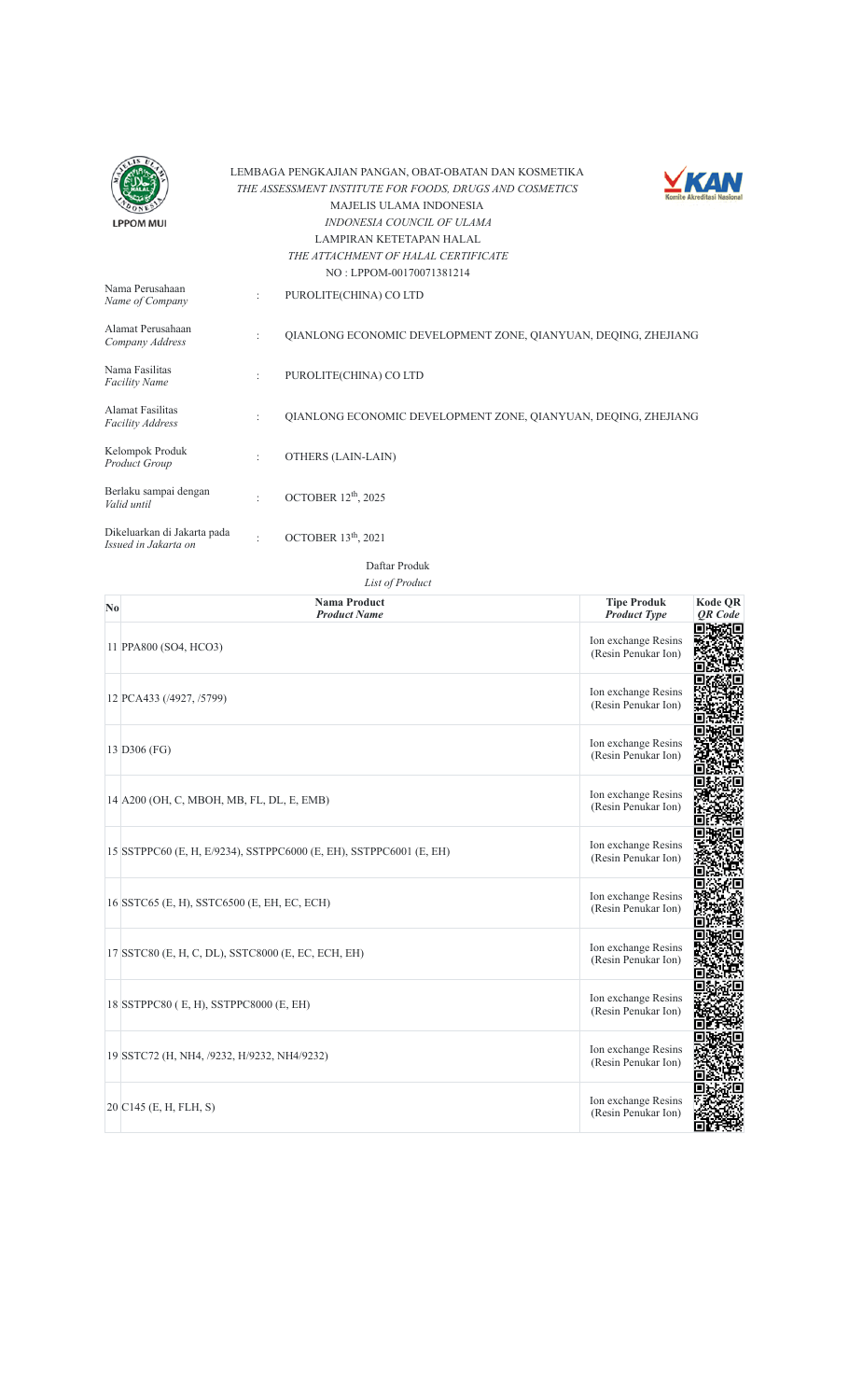



| Nama Perusahaan<br>Name of Company                  | $\ddot{\phantom{a}}$ | PUROLITE(CHINA) CO LTD                                         |
|-----------------------------------------------------|----------------------|----------------------------------------------------------------|
| Alamat Perusahaan<br>Company Address                | $\ddot{\phantom{a}}$ | QIANLONG ECONOMIC DEVELOPMENT ZONE, QIANYUAN, DEQING, ZHEJIANG |
| Nama Fasilitas<br><b>Facility Name</b>              | $\ddot{\phantom{a}}$ | PUROLITE(CHINA) CO LTD                                         |
| <b>Alamat Fasilitas</b><br><b>Facility Address</b>  | $\ddot{\phantom{a}}$ | OIANLONG ECONOMIC DEVELOPMENT ZONE, OIANYUAN, DEOING, ZHEJIANG |
| Kelompok Produk<br>Product Group                    | $\ddot{\phantom{a}}$ | OTHERS (LAIN-LAIN)                                             |
| Berlaku sampai dengan<br>Valid until                | $\ddot{\phantom{a}}$ | OCTOBER 12 <sup>th</sup> , 2025                                |
| Dikeluarkan di Jakarta pada<br>Issued in Jakarta on |                      | OCTOBER $13th$ , 2021                                          |

Daftar Produk

| N <sub>0</sub> | <b>Nama Product</b><br><b>Product Name</b>                                                                                                                 | <b>Tipe Produk</b><br><b>Product Type</b>  | <b>Kode QR</b><br><b>OR</b> Code |
|----------------|------------------------------------------------------------------------------------------------------------------------------------------------------------|--------------------------------------------|----------------------------------|
| 21             | C150 (H, Ag, C, CH, MBH, MB, TLH, TL, CL, CLH, FL, FLH, DLH, DL, SH, S, E, ECL, /1503,<br>/1621, H/1753, LT, SLT, DLLT, SMB, SMBH, SXG, SHLT), T-C150/1503 | Ion exchange Resins<br>(Resin Penukar Ion) |                                  |
|                | 22 PPC150 (E, EH, H, S, SH)                                                                                                                                | Ion exchange Resins<br>(Resin Penukar Ion) |                                  |
|                | 23 SSTC60 (E, H, DL, DLH, C, CH), SSTC6000 (E, EH, EC, ECH)                                                                                                | Ion exchange Resins<br>(Resin Penukar Ion) |                                  |
|                | 24 SGC100 (LT, LTNA)                                                                                                                                       | Ion exchange Resins<br>(Resin Penukar Ion) |                                  |
|                | 25 C100x10 (H, MBH, MB, TL, TLH, DL, DLH, EMB, EPMB, /5743, H/9042, /9042, E)                                                                              | Ion exchange Resins<br>(Resin Penukar Ion) |                                  |
|                | 26 PPC100X10 (E, H, LT, HLT)                                                                                                                               | Ion exchange Resins<br>(Resin Penukar Ion) |                                  |
|                | 27 PFC100X10 (E, H, LT, HLT)                                                                                                                               | Ion exchange Resins<br>(Resin Penukar Ion) |                                  |
|                | 28 D5130                                                                                                                                                   | Ion exchange Resins<br>(Resin Penukar Ion) |                                  |
|                | 29 PFC100 (E, EK, ELT, H, EAg, LT, HLT, DK, HDK, EDK), FBC1000PF                                                                                           | Ion exchange Resins<br>(Resin Penukar Ion) |                                  |
|                | 30 SGC650 (E, H, H/6364, EP)                                                                                                                               | Ion exchange Resins<br>(Resin Penukar Ion) |                                  |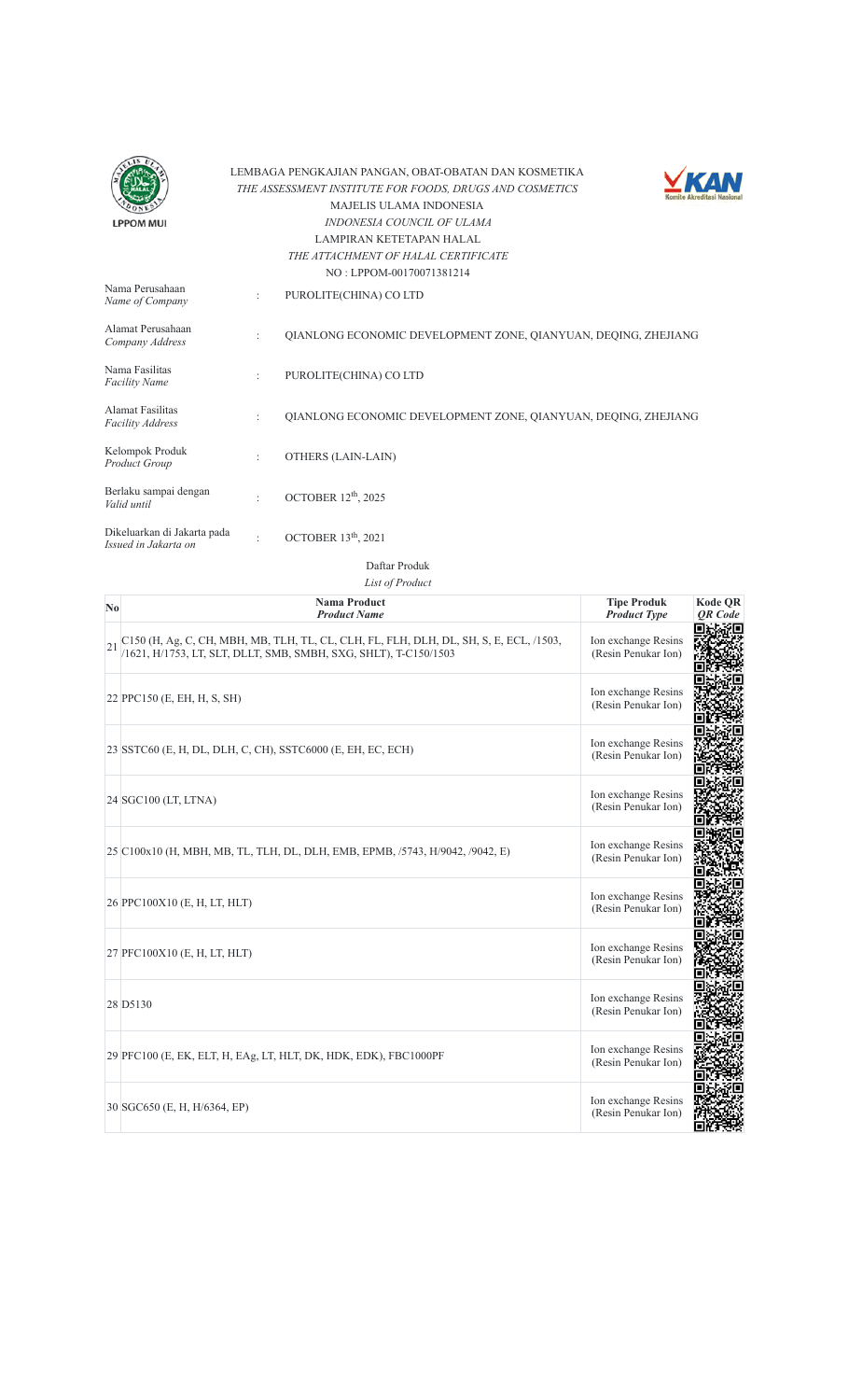| LPPOM MUI |
|-----------|



| Nama Perusahaan<br>Name of Company                  | ÷                    | PUROLITE(CHINA) CO LTD                                         |
|-----------------------------------------------------|----------------------|----------------------------------------------------------------|
| Alamat Perusahaan<br>Company Address                | ٠                    | OIANLONG ECONOMIC DEVELOPMENT ZONE, OIANYUAN, DEOING, ZHEJIANG |
| Nama Fasilitas<br><b>Facility Name</b>              | ÷                    | PUROLITE(CHINA) CO LTD                                         |
| Alamat Fasilitas<br><b>Facility Address</b>         | $\ddot{\phantom{a}}$ | OIANLONG ECONOMIC DEVELOPMENT ZONE, OIANYUAN, DEOING, ZHEJIANG |
| Kelompok Produk<br>Product Group                    |                      | OTHERS (LAIN-LAIN)                                             |
| Berlaku sampai dengan<br>Valid until                |                      | OCTOBER $12th$ , 2025                                          |
| Dikeluarkan di Jakarta pada<br>Issued in Jakarta on |                      | OCTOBER $13th$ , 2021                                          |

Daftar Produk

| $\mathbf{N}\mathbf{0}$ | <b>Nama Product</b><br><b>Product Name</b>                                                                                                                                                                                                                       | <b>Tipe Produk</b><br><b>Product Type</b>     | <b>Kode QR</b><br><b>OR</b> Code |
|------------------------|------------------------------------------------------------------------------------------------------------------------------------------------------------------------------------------------------------------------------------------------------------------|-----------------------------------------------|----------------------------------|
|                        | 31 D-C100SMBH                                                                                                                                                                                                                                                    | Ion exchange<br>Resins (Resin<br>Penukar Ion) |                                  |
|                        | C100 (E, EH, EK, K, EMBH, EMB, EDL, EFG, EDK, E/9042, EPMB, EPMBLT, E/9236, ELT, EHLT,<br>32 EMBLT, EDLLT, EFM, EFM/9129, E/1420, EDK/1420, EAg, C, CH, MB, MBH, H, PLH, PL, TL, TLH, FL,<br>FLH, G, GH, S, SH, SLT, HLT, LT, E/6169, HDR/6301, HDR/6101, /6444) | Ion exchange<br>Resins (Resin<br>Penukar Ion) |                                  |
|                        | 33 PPC120S (/5618, H/5618, H/5950, /5950, /5567, H/5567)                                                                                                                                                                                                         | Ion exchange<br>Resins (Resin<br>Penukar Ion) |                                  |
| 34                     | PPC100 (S/5610, S/5618, S/5567, SH/5610, SH/5618, SH/5567, LT, H/5162, HLT, DK, HDK, H, S, SH,<br>LT/5158, EAg, E, ELT, EDK), FBC1000PP                                                                                                                          | Ion exchange<br>Resins (Resin<br>Penukar Ion) |                                  |
|                        | 35 Purolite A111 (S, DL, FL, SDR/6113)                                                                                                                                                                                                                           | Ion exchange<br>Resins (Resin<br>Penukar Ion) |                                  |
|                        | 36 C120 (E, ELT, H, EH)                                                                                                                                                                                                                                          | Ion exchange<br>Resins (Resin<br>Penukar Ion) |                                  |
|                        | 37 C124 (FLH, SH, S)                                                                                                                                                                                                                                             | Ion exchange<br>Resins (Resin<br>Penukar Ion) |                                  |
|                        | 38 Purolite CTA191                                                                                                                                                                                                                                               | Ion exchange<br>Resins (Resin<br>Penukar Ion) |                                  |
|                        | 39 S914 (MTS9140, PFS914, MTS9140PF)                                                                                                                                                                                                                             | Ion exchange<br>Resins (Resin<br>Penukar Ion) |                                  |
|                        | 40 Purolite A110 (EDR/6311)                                                                                                                                                                                                                                      | Ion exchange<br>Resins (Resin<br>Penukar Ion) |                                  |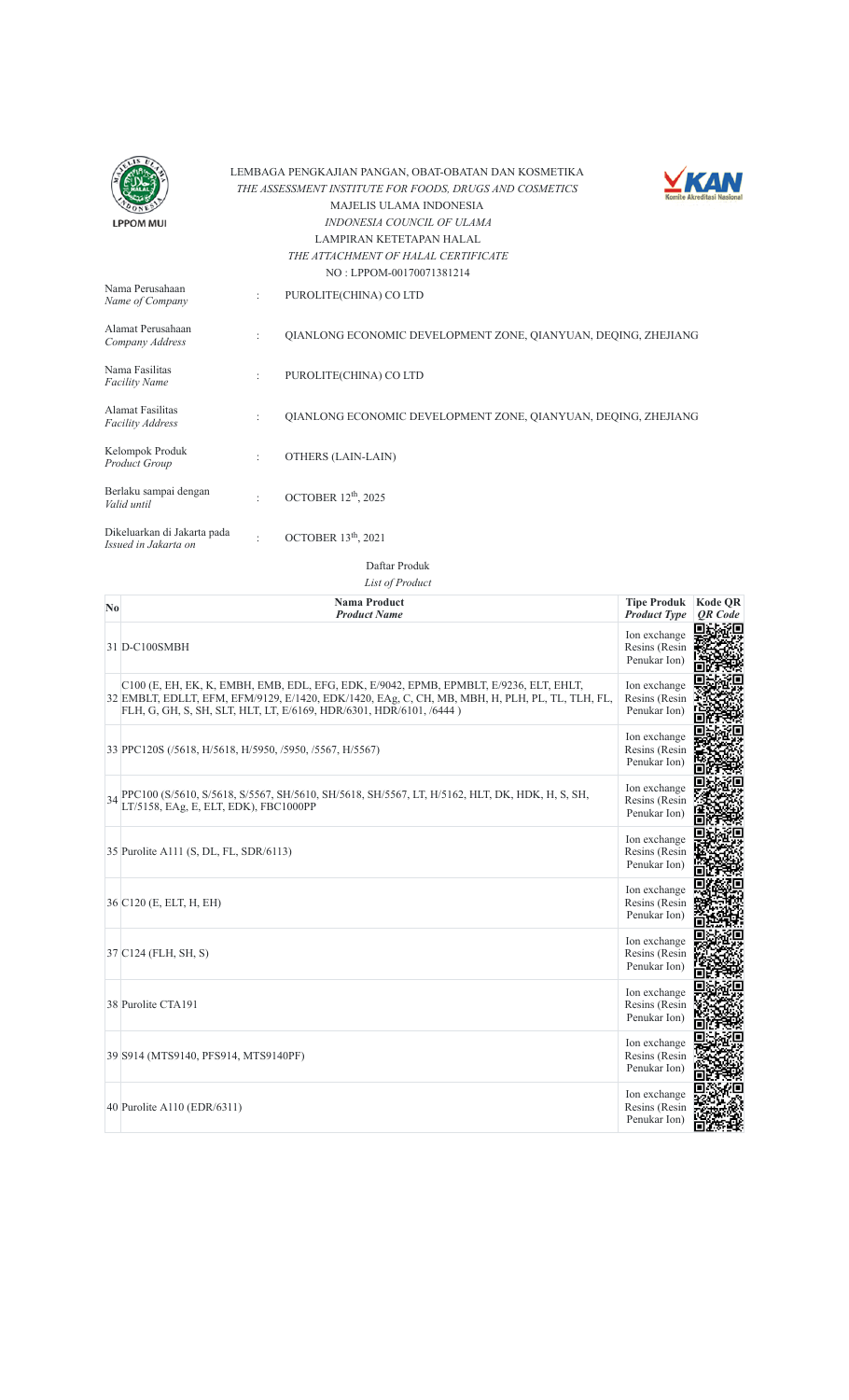



| Nama Perusahaan<br>Name of Company                  |                      | PUROLITE(CHINA) CO LTD                                         |
|-----------------------------------------------------|----------------------|----------------------------------------------------------------|
| Alamat Perusahaan<br>Company Address                | $\ddot{\phantom{a}}$ | OIANLONG ECONOMIC DEVELOPMENT ZONE, OIANYUAN, DEOING, ZHEJIANG |
| Nama Fasilitas<br><b>Facility Name</b>              | $\ddot{\phantom{a}}$ | PUROLITE(CHINA) CO LTD                                         |
| <b>Alamat Fasilitas</b><br><b>Facility Address</b>  | $\ddot{\phantom{a}}$ | OIANLONG ECONOMIC DEVELOPMENT ZONE, OIANYUAN, DEOING, ZHEJIANG |
| Kelompok Produk<br>Product Group                    | $\ddot{\cdot}$       | OTHERS (LAIN-LAIN)                                             |
| Berlaku sampai dengan<br>Valid until                | $\bullet$            | OCTOBER $12th$ , 2025                                          |
| Dikeluarkan di Jakarta pada<br>Issued in Jakarta on | $\bullet$            | OCTOBER 13 <sup>th</sup> , 2021                                |

| No | <b>Nama Product</b><br><b>Product Name</b>                            | <b>Tipe Produk</b><br><b>Product Type</b>  | Kode QR<br><b>OR</b> Code |
|----|-----------------------------------------------------------------------|--------------------------------------------|---------------------------|
|    | 41 Purolite D5427E                                                    | Ion exchange Resins<br>(Resin Penukar Ion) |                           |
|    | 42 D5843 (S9320)                                                      | Ion exchange Resins<br>(Resin Penukar Ion) |                           |
|    | 43 PFC150 (E, EH, H, S, SH)                                           | Ion exchange Resins<br>(Resin Penukar Ion) |                           |
|    | 44 C155 (E, EH, SMB, SH, S)                                           | Ion exchange Resins<br>(Resin Penukar Ion) |                           |
|    | 45 PFC155 (E, EH, H, S, SH)                                           | Ion exchange Resins<br>(Resin Penukar Ion) |                           |
|    | 46 C160 (H, MB, MBH, C, CH, CL, CLH, FL, FLH, DLH, DL, S, SH, H/3348) | Ion exchange Resins<br>(Resin Penukar Ion) |                           |
|    | 47 PFC160 (E, EH, H, S, SH)                                           | Ion exchange Resins<br>(Resin Penukar Ion) |                           |
|    | 48 PPC160 (E, EH, H, S, SH, SH/5455)                                  | Ion exchange Resins<br>(Resin Penukar Ion) |                           |
|    | 49 PCR631 (Na,Ca, K, H)                                               | Ion exchange Resins<br>(Resin Penukar Ion) |                           |
|    | 50 PCR632 (Na,Ca, K, H)                                               | Ion exchange Resins<br>(Resin Penukar Ion) |                           |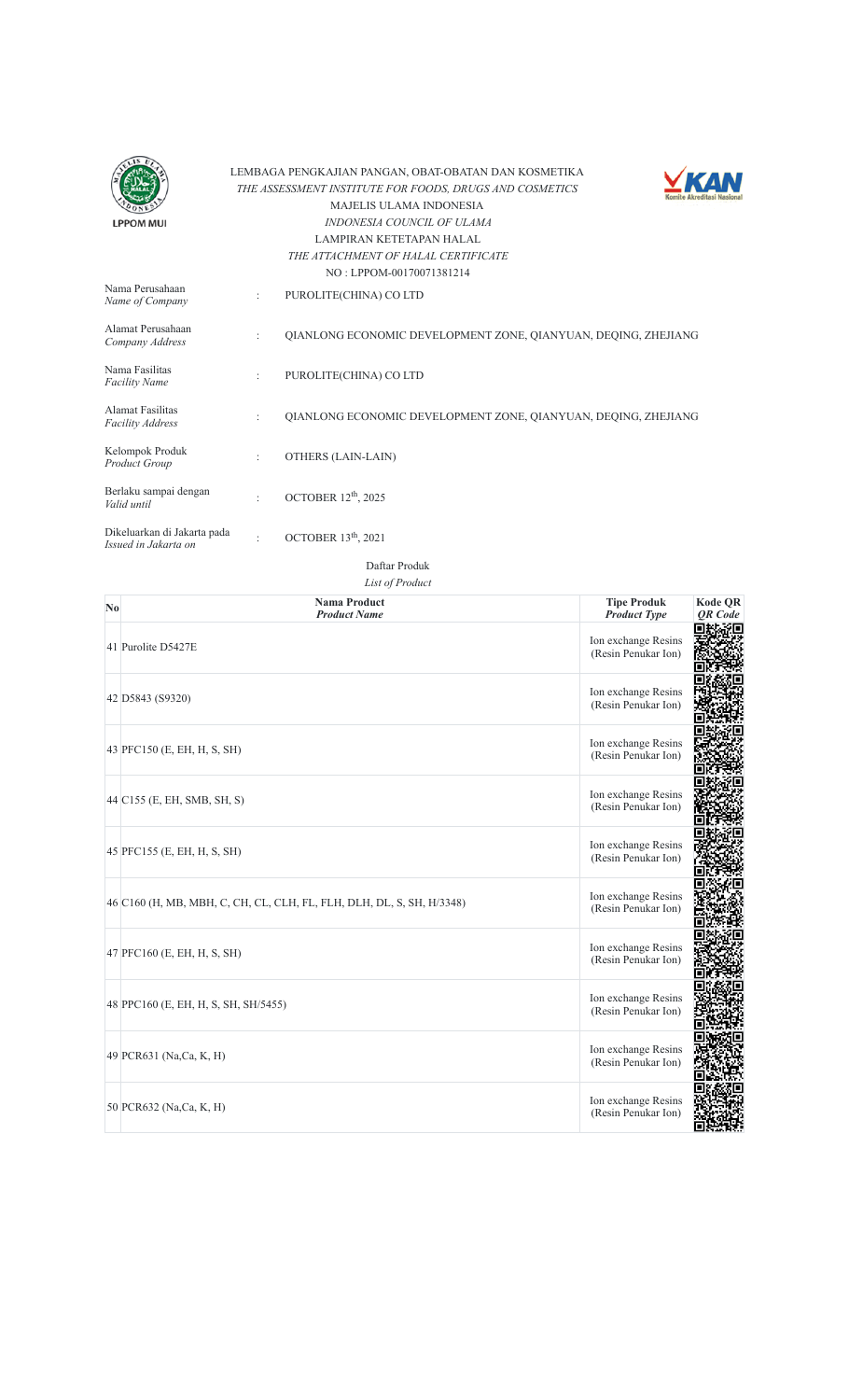



|                                                     |                | $110.1$ $111.01$ $100.100$                                     |
|-----------------------------------------------------|----------------|----------------------------------------------------------------|
| Nama Perusahaan<br>Name of Company                  | ÷              | PUROLITE(CHINA) CO LTD                                         |
| Alamat Perusahaan<br>Company Address                | ÷              | OIANLONG ECONOMIC DEVELOPMENT ZONE, OIANYUAN, DEOING, ZHEJIANG |
| Nama Fasilitas<br><b>Facility Name</b>              | $\ddot{\cdot}$ | PUROLITE(CHINA) CO LTD                                         |
| Alamat Fasilitas<br><b>Facility Address</b>         | ÷              | OIANLONG ECONOMIC DEVELOPMENT ZONE, OIANYUAN, DEOING, ZHEJIANG |
| Kelompok Produk<br>Product Group                    | ÷              | OTHERS (LAIN-LAIN)                                             |
| Berlaku sampai dengan<br>Valid until                | $\bullet$      | OCTOBER 12 <sup>th</sup> , 2025                                |
| Dikeluarkan di Jakarta pada<br>Issued in Jakarta on | ٠              | OCTOBER $13th$ , 2021                                          |

| No | <b>Nama Product</b><br><b>Product Name</b> | <b>Tipe Produk</b><br><b>Product Type</b>  | <b>Kode QR</b><br><b>OR</b> Code |
|----|--------------------------------------------|--------------------------------------------|----------------------------------|
|    | 51 PCR641 (Na,Ca, K, H)                    | Ion exchange Resins<br>(Resin Penukar Ion) | ŷП                               |
|    | 52 PCR642 (Na,Ca, K, H)                    | Ion exchange Resins<br>(Resin Penukar Ion) |                                  |
|    | 53 PCR651 (Na,Ca, K, H)                    | Ion exchange Resins<br>(Resin Penukar Ion) |                                  |
|    | 54 PCR652 (Na,Ca, K, H)                    | Ion exchange Resins<br>(Resin Penukar Ion) |                                  |
|    | 55 PCR822 (Na,Ca, K, H)                    | Ion exchange Resins<br>(Resin Penukar Ion) |                                  |
|    | 56 PCR833 (Na,Ca, K, H)                    | Ion exchange Resins<br>(Resin Penukar Ion) |                                  |
|    | 57 A830 (FL, E, W, W/4801, S, C, DL)       | Ion exchange Resins<br>(Resin Penukar Ion) |                                  |
|    | 58 A832 (E)                                | Ion exchange Resins<br>(Resin Penukar Ion) |                                  |
|    | 59 A835 (E, FL, S, C, DL)                  | Ion exchange Resins<br>(Resin Penukar Ion) |                                  |
|    | 60 A845 (E, C, FL, DL, S, /1967, R)        | Ion exchange Resins<br>(Resin Penukar Ion) |                                  |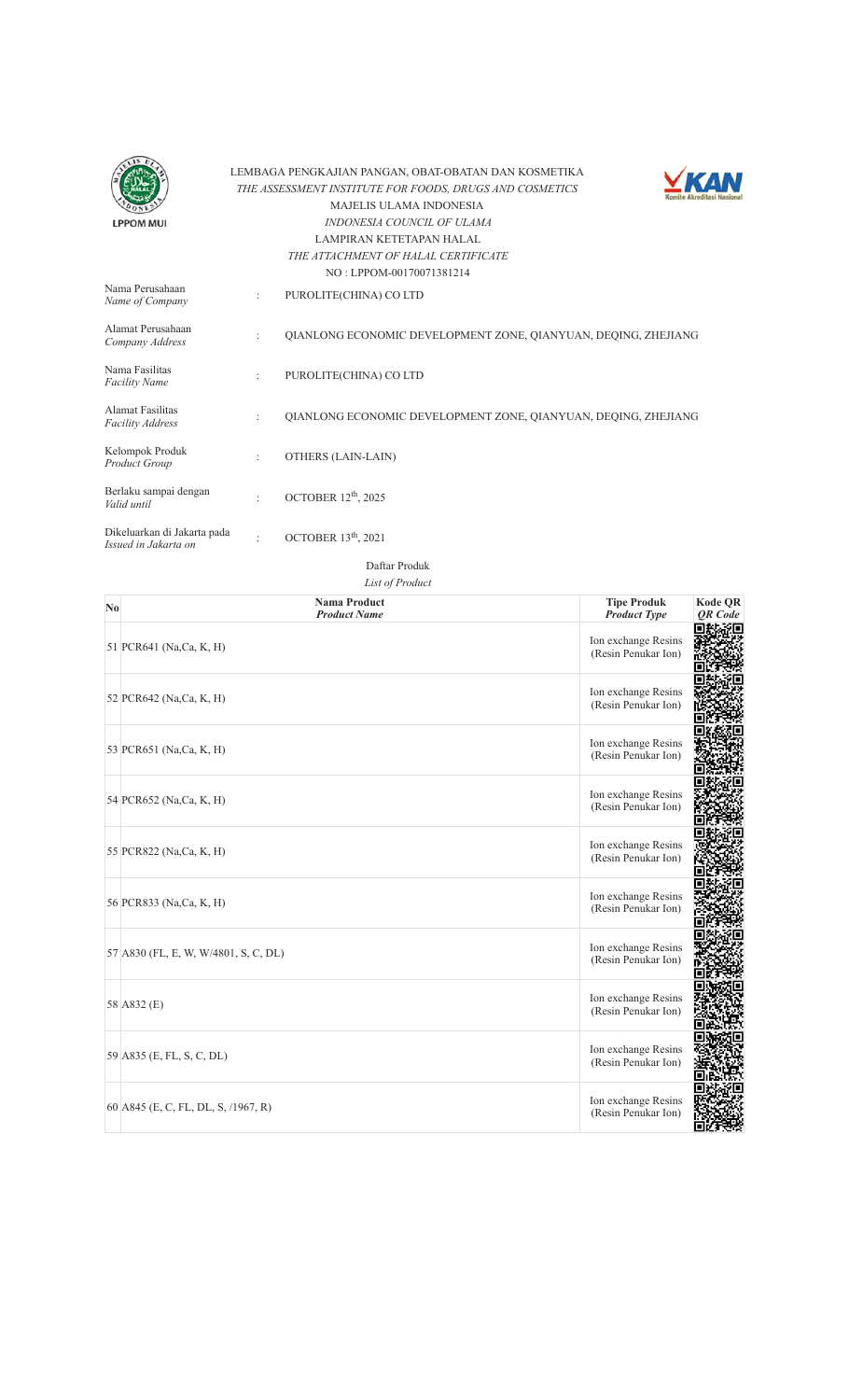



|                                                     |                      | 110.111011100110011301217                                      |
|-----------------------------------------------------|----------------------|----------------------------------------------------------------|
| Nama Perusahaan<br>Name of Company                  | ÷                    | PUROLITE(CHINA) CO LTD                                         |
| Alamat Perusahaan<br>Company Address                | $\ddot{\phantom{a}}$ | OIANLONG ECONOMIC DEVELOPMENT ZONE, OIANYUAN, DEOING, ZHEJIANG |
| Nama Fasilitas<br><b>Facility Name</b>              | $\ddot{\cdot}$       | PUROLITE(CHINA) CO LTD                                         |
| Alamat Fasilitas<br><b>Facility Address</b>         | ÷                    | OIANLONG ECONOMIC DEVELOPMENT ZONE, OIANYUAN, DEOING, ZHEJIANG |
| Kelompok Produk<br>Product Group                    | ÷                    | OTHERS (LAIN-LAIN)                                             |
| Berlaku sampai dengan<br>Valid until                | $\bullet$            | OCTOBER 12 <sup>th</sup> , 2025                                |
| Dikeluarkan di Jakarta pada<br>Issued in Jakarta on | ٠                    | OCTOBER $13th$ , 2021                                          |

| N <sub>0</sub> | <b>Nama Product</b><br><b>Product Name</b>             | <b>Tipe Produk</b><br><b>Product Type</b>  | <b>Kode QR</b><br>QR Code |
|----------------|--------------------------------------------------------|--------------------------------------------|---------------------------|
|                | 61 PFA845 (E, S)                                       | Ion exchange Resins<br>(Resin Penukar Ion) | ۶Q                        |
|                | 62 PPA845 (E, S)                                       | Ion exchange Resins<br>(Resin Penukar Ion) |                           |
|                | 63 A847 (E, C, FL, DL, S, /3616, R)                    | Ion exchange Resins<br>(Resin Penukar Ion) |                           |
|                | 64 PFA847 (E, S)                                       | Ion exchange Resins<br>(Resin Penukar Ion) |                           |
|                | 65 PPA847 (E, S)                                       | Ion exchange Resins<br>(Resin Penukar Ion) |                           |
|                | 66 A848 (E, S, FL, DL)                                 | Ion exchange Resins<br>(Resin Penukar Ion) |                           |
|                | 67 PFA848 (E, S)                                       | Ion exchange Resins<br>(Resin Penukar Ion) |                           |
|                | 68 PPA848 (E, S)                                       | Ion exchange Resins<br>(Resin Penukar Ion) |                           |
|                | 69 D5755                                               | Ion exchange Resins<br>(Resin Penukar Ion) |                           |
|                | 70 A850 (E, OH, FL, DL, S, S/3317, C, EC, EFL), A8501E | Ion exchange Resins<br>(Resin Penukar Ion) |                           |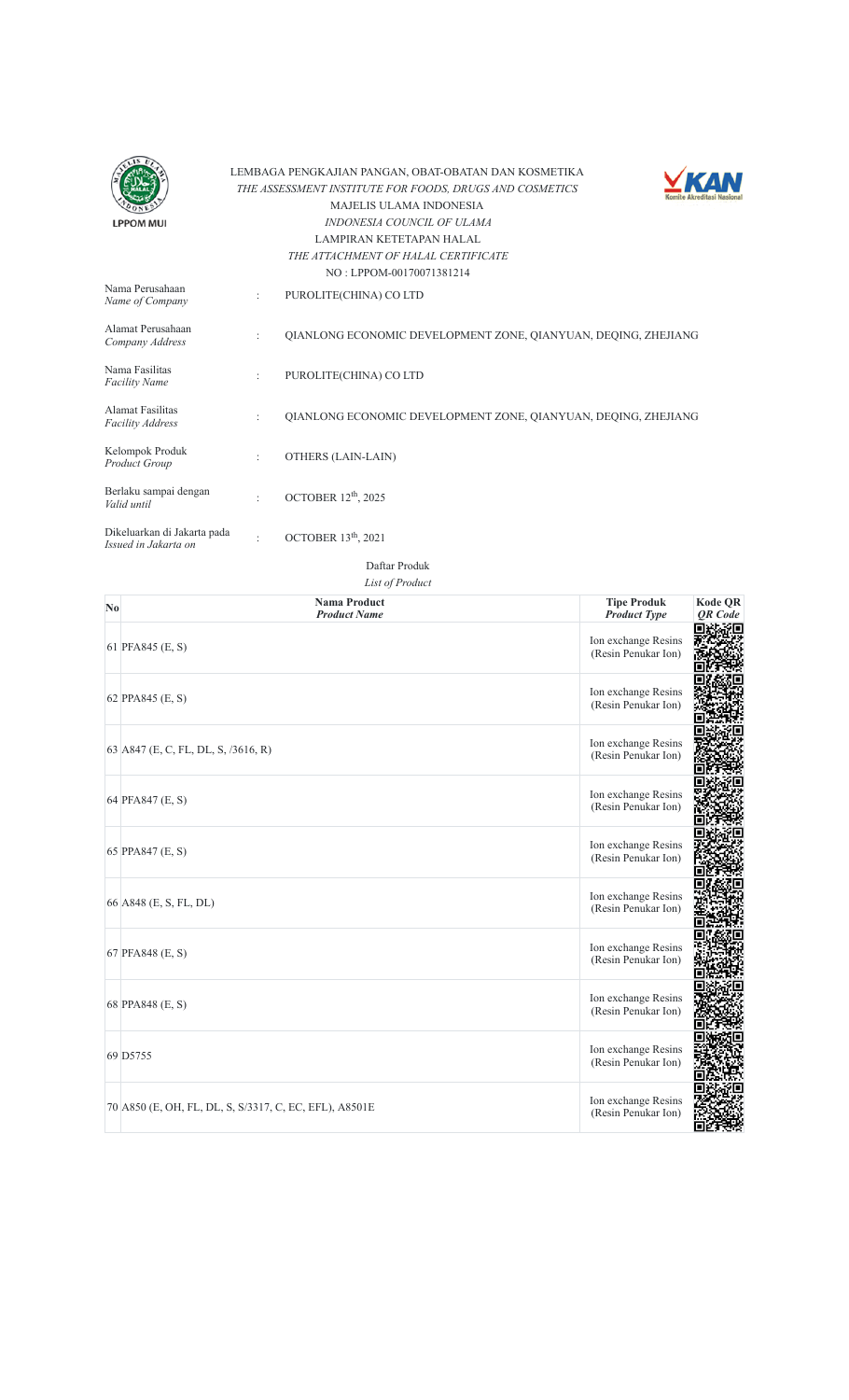



| Nama Perusahaan<br>Name of Company                  | $\ddot{\phantom{a}}$ | PUROLITE(CHINA) CO LTD                                         |
|-----------------------------------------------------|----------------------|----------------------------------------------------------------|
| Alamat Perusahaan<br>Company Address                | $\ddot{\phantom{a}}$ | OIANLONG ECONOMIC DEVELOPMENT ZONE, OIANYUAN, DEOING, ZHEJIANG |
| Nama Fasilitas<br><b>Facility Name</b>              | $\ddot{\cdot}$       | PUROLITE(CHINA) CO LTD                                         |
| Alamat Fasilitas<br><b>Facility Address</b>         | ÷                    | OIANLONG ECONOMIC DEVELOPMENT ZONE, OIANYUAN, DEOING, ZHEJIANG |
| Kelompok Produk<br>Product Group                    | ÷                    | OTHERS (LAIN-LAIN)                                             |
| Berlaku sampai dengan<br>Valid until                | $\bullet$            | OCTOBER 12 <sup>th</sup> , 2025                                |
| Dikeluarkan di Jakarta pada<br>Issued in Jakarta on | ٠                    | OCTOBER 13 <sup>th</sup> , 2021                                |

| $\mathbf{N}\mathbf{0}$ | <b>Nama Product</b><br><b>Product Name</b>                              | <b>Tipe Produk</b><br><b>Product Type</b>  | Kode QR<br>QR Code |
|------------------------|-------------------------------------------------------------------------|--------------------------------------------|--------------------|
|                        | 71 PFA850 (E, S, OH)                                                    | Ion exchange Resins<br>(Resin Penukar Ion) |                    |
|                        | 72 PPA850 (E, S, OH)                                                    | Ion exchange Resins<br>(Resin Penukar Ion) |                    |
|                        | 73 A870 (C, PL, FL, E, S, DL)                                           | Ion exchange Resins<br>(Resin Penukar Ion) |                    |
|                        | 74 PFA870 (E, S, OH)                                                    | Ion exchange Resins<br>(Resin Penukar Ion) |                    |
|                        | 75 PPA870 (E, S, OH)                                                    | Ion exchange Resins<br>(Resin Penukar Ion) |                    |
|                        | 76 D5488 (MTS9841)                                                      | Ion exchange Resins<br>(Resin Penukar Ion) |                    |
|                        | 77 D5379                                                                | Ion exchange Resins<br>(Resin Penukar Ion) |                    |
|                        | 78 D5583 (SO4)                                                          | Ion exchange Resins<br>(Resin Penukar Ion) |                    |
|                        | 79 A860 (S, E, FL, S/2576, S/2745, /3618, S/4561, FM/5046, SVFM, /5952) | Ion exchange Resins<br>(Resin Penukar Ion) |                    |
|                        | 80 PFA860 (E, S, OH)                                                    | Ion exchange Resins<br>(Resin Penukar Ion) |                    |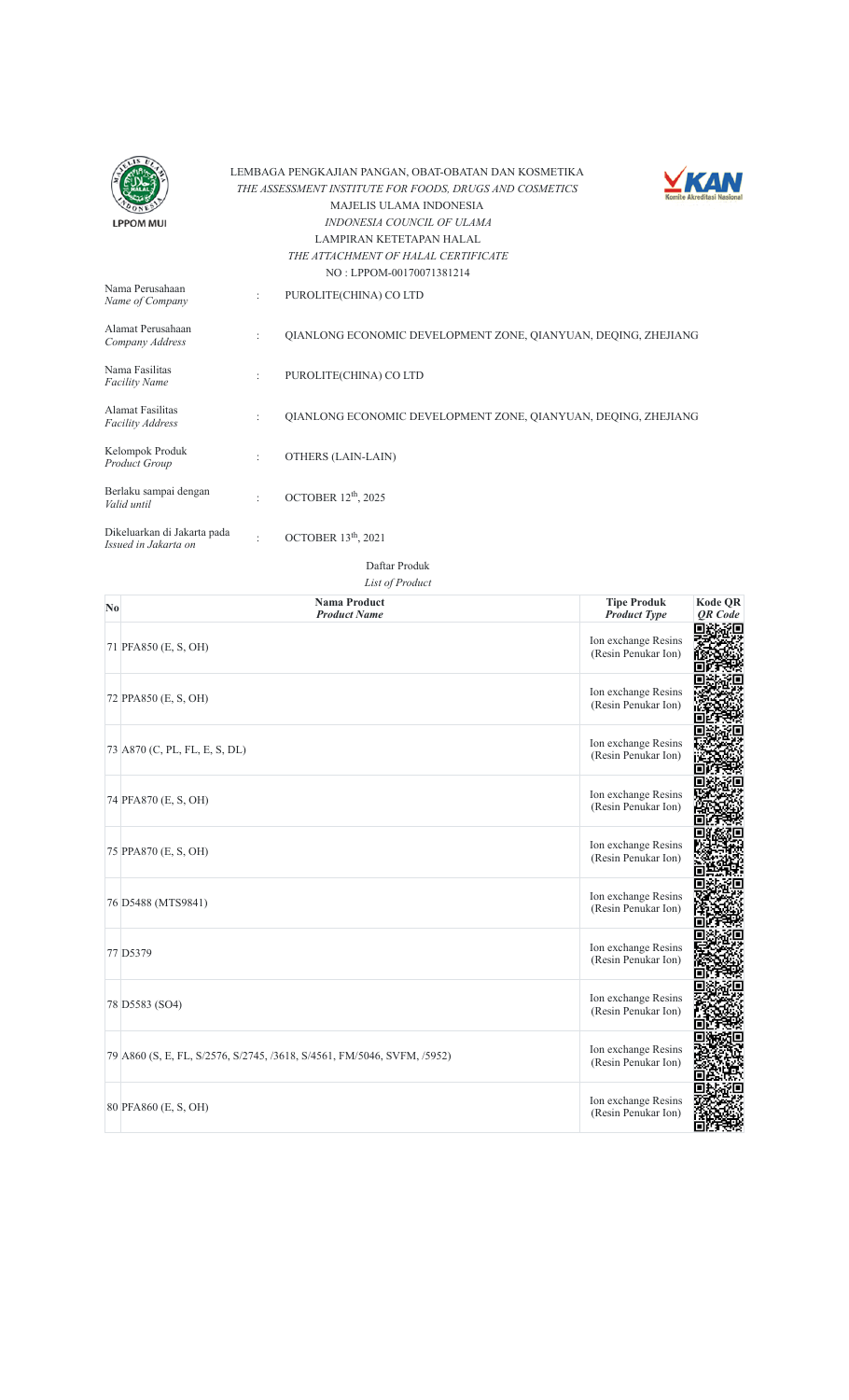



|                                                     |                      | NU : LPPUNEMI /MU/1381414                                      |
|-----------------------------------------------------|----------------------|----------------------------------------------------------------|
| Nama Perusahaan<br>Name of Company                  | ÷                    | PUROLITE(CHINA) CO LTD                                         |
| Alamat Perusahaan<br>Company Address                | $\ddot{\phantom{a}}$ | OIANLONG ECONOMIC DEVELOPMENT ZONE, OIANYUAN, DEOING, ZHEJIANG |
| Nama Fasilitas<br><b>Facility Name</b>              | $\ddot{\phantom{a}}$ | PUROLITE(CHINA) CO LTD                                         |
| Alamat Fasilitas<br><b>Facility Address</b>         | ÷                    | QIANLONG ECONOMIC DEVELOPMENT ZONE, QIANYUAN, DEQING, ZHEJIANG |
| Kelompok Produk<br>Product Group                    | $\ddot{\phantom{a}}$ | OTHERS (LAIN-LAIN)                                             |
| Berlaku sampai dengan<br>Valid until                | $\ddot{\cdot}$       | OCTOBER $12th$ , 2025                                          |
| Dikeluarkan di Jakarta pada<br>Issued in Jakarta on |                      | OCTOBER 13 <sup>th</sup> , 2021                                |

Daftar Produk

| N <sub>0</sub> | <b>Nama Product</b><br><b>Product Name</b>                                                                                | <b>Tipe Produk</b><br><b>Product Type</b>  | <b>Kode OR</b><br><b>OR</b> Code |
|----------------|---------------------------------------------------------------------------------------------------------------------------|--------------------------------------------|----------------------------------|
|                | 81 PPA860 (E, S, OH)                                                                                                      | Ion exchange Resins (Resin<br>Penukar Ion) |                                  |
|                | 82 A103 (Plus, SPlus, FLPlus, Plus/1622, SPlus/5938, EPlus, FL, S, S/5183, /1622, E), B-<br>A103/1622                     | Ion exchange Resins (Resin<br>Penukar Ion) |                                  |
|                | 83 PFA103 (Plus, EPlus, SPlus, E, S)                                                                                      | Ion exchange Resins (Resin<br>Penukar Ion) |                                  |
|                | 84 PPA103 (Plus, EPlus, SPlus, E, S)                                                                                      | Ion exchange Resins (Resin<br>Penukar Ion) |                                  |
|                | 85 A100 (Plus, CPlus, PLPlus, FLPlus, DLPlus, SPlus, Plus/1504, EPlus, C, FL, DL, S, PL,<br>/5183, /1504, E), U-A105/1504 | Ion exchange Resins (Resin<br>Penukar Ion) |                                  |
|                | 86 PFA100 (Plus, EPlus, SPlus, E, S)                                                                                      | Ion exchange Resins (Resin<br>Penukar Ion) |                                  |
|                | 87 PPA100 (Plus, EPlus, SPlus, E, S)                                                                                      | Ion exchange Resins (Resin<br>Penukar Ion) |                                  |
|                | 88 A120 (Plus, EPlus, SPlus, E, S)                                                                                        | Ion exchange Resins (Resin<br>Penukar Ion) |                                  |
|                | 89 PFA120 (Plus, EPlus, SPlus, E, S)                                                                                      | Ion exchange Resins (Resin<br>Penukar Ion) |                                  |
|                | 90 A133 (CS, DL, S, E)                                                                                                    | Ion exchange Resins (Resin<br>Penukar Ion) |                                  |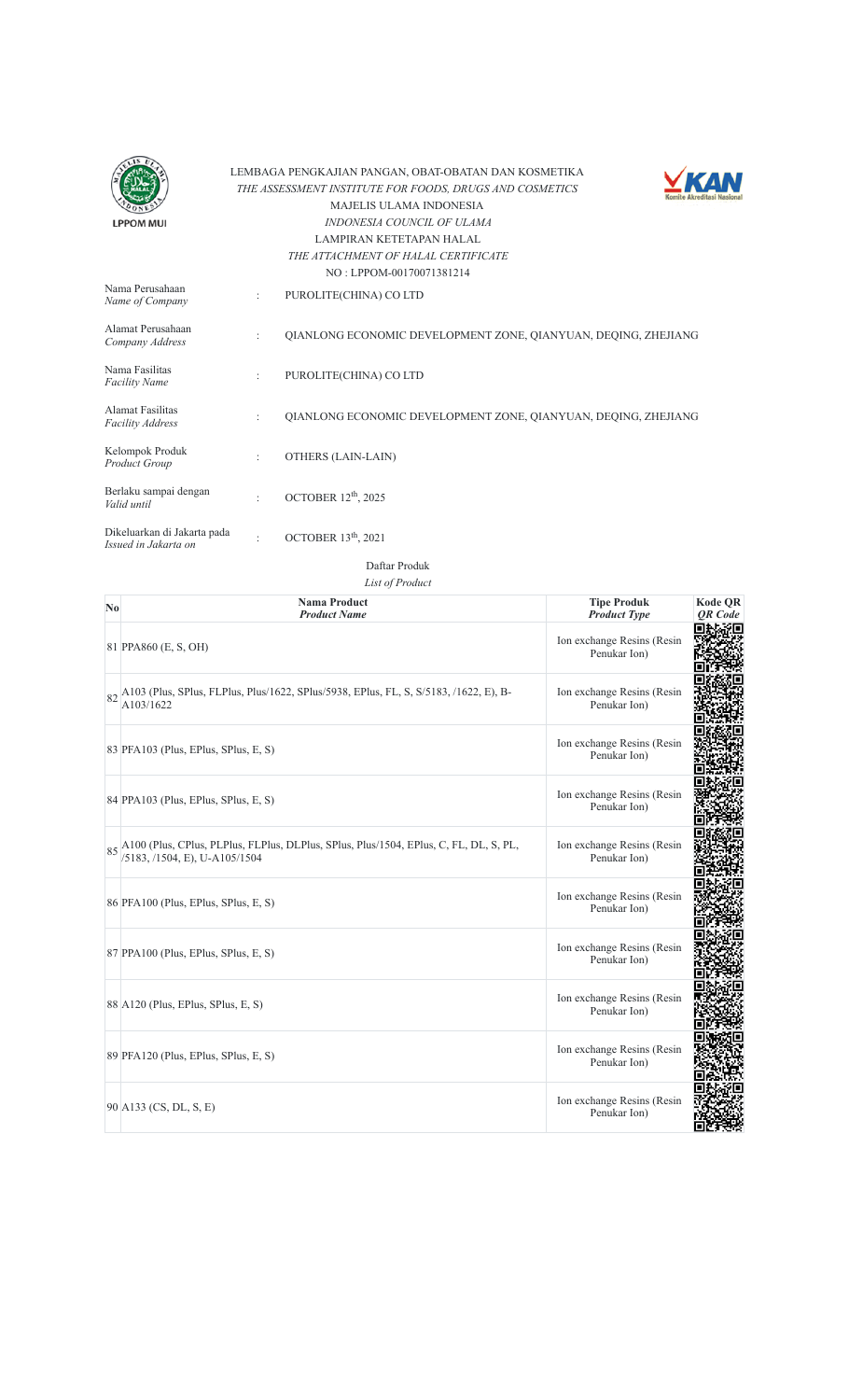



|                                                     |                      | $NQ$ : LPPONE(R) [70071.581214]                                |
|-----------------------------------------------------|----------------------|----------------------------------------------------------------|
| Nama Perusahaan<br>Name of Company                  | ÷                    | PUROLITE(CHINA) CO LTD                                         |
| Alamat Perusahaan<br>Company Address                | $\ddot{\phantom{a}}$ | OIANLONG ECONOMIC DEVELOPMENT ZONE, OIANYUAN, DEOING, ZHEJIANG |
| Nama Fasilitas<br><b>Facility Name</b>              | ÷                    | PUROLITE(CHINA) CO LTD                                         |
| Alamat Fasilitas<br><b>Facility Address</b>         | $\ddot{\phantom{a}}$ | OIANLONG ECONOMIC DEVELOPMENT ZONE, OIANYUAN, DEOING, ZHEJIANG |
| Kelompok Produk<br>Product Group                    | ÷                    | OTHERS (LAIN-LAIN)                                             |
| Berlaku sampai dengan<br>Valid until                | $\ddot{\cdot}$       | OCTOBER $12th$ , 2025                                          |
| Dikeluarkan di Jakarta pada<br>Issued in Jakarta on |                      | OCTOBER 13 <sup>th</sup> , 2021                                |

| $\mathbf{N}\mathbf{0}$ | <b>Nama Product</b><br><b>Product Name</b>                                                                                       | <b>Tipe Produk</b><br><b>Product Type</b>  | <b>Kode QR</b><br><b>OR</b> Code |
|------------------------|----------------------------------------------------------------------------------------------------------------------------------|--------------------------------------------|----------------------------------|
|                        | 91 PFA133 (S, E)                                                                                                                 | Ion exchange Resins<br>(Resin Penukar Ion) |                                  |
|                        | 92 PPA133 (S, E)                                                                                                                 | Ion exchange Resins<br>(Resin Penukar Ion) |                                  |
|                        | 93 A140 (S, E)                                                                                                                   | Ion exchange Resins<br>(Resin Penukar Ion) |                                  |
|                        | 94 $A143$ (Plus, CPlus, EPlus, C, E)                                                                                             | Ion exchange Resins<br>(Resin Penukar Ion) |                                  |
|                        | 95 PFA200 (OH, MB, E)                                                                                                            | Ion exchange Resins<br>(Resin Penukar Ion) |                                  |
|                        | 96 PPA200 (OH, MB, E)                                                                                                            | Ion exchange Resins<br>(Resin Penukar Ion) |                                  |
|                        | 97 A300 (OH, C, MBOH, MB, FL, DL, E, EMB)                                                                                        | Ion exchange Resins<br>(Resin Penukar Ion) |                                  |
|                        | 98 PFA300 (OH, MB, MBOH, E), A300OH/MDF                                                                                          | Ion exchange Resins<br>(Resin Penukar Ion) |                                  |
|                        | 99 PPA300 (OH, MB, MBOH, E)                                                                                                      | Ion exchange Resins<br>(Resin Penukar Ion) |                                  |
|                        | 100 A400 (OH, SO4, C, COH, CSO4, MBOH, MB, MBSO4, TL, TLSO4, FL, DL, E, ECOH, EMBCI,<br>CLEPOH, EFL, OH/9042, /9042), L-A400MBOH | Ion exchange Resins<br>(Resin Penukar Ion) |                                  |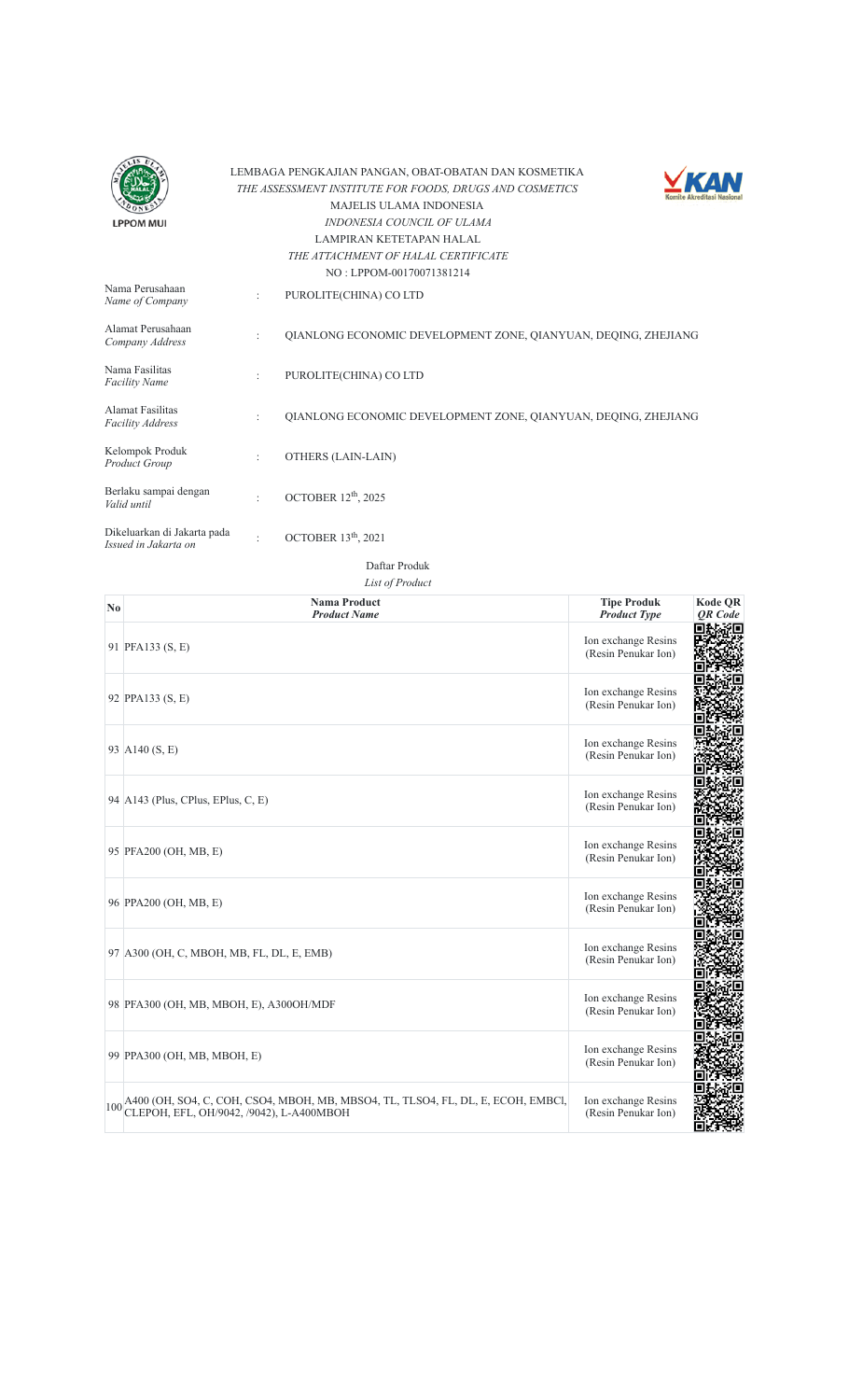



|                                                     |                      | $NO : LPPOM-00170071381214$                                    |
|-----------------------------------------------------|----------------------|----------------------------------------------------------------|
| Nama Perusahaan<br>Name of Company                  | ÷                    | PUROLITE(CHINA) CO LTD                                         |
| Alamat Perusahaan<br>Company Address                | $\ddot{\phantom{a}}$ | OIANLONG ECONOMIC DEVELOPMENT ZONE, OIANYUAN, DEOING, ZHEJIANG |
| Nama Fasilitas<br><b>Facility Name</b>              | ÷                    | PUROLITE(CHINA) CO LTD                                         |
| Alamat Fasilitas<br><b>Facility Address</b>         | $\ddot{\phantom{a}}$ | OIANLONG ECONOMIC DEVELOPMENT ZONE, OIANYUAN, DEOING, ZHEJIANG |
| Kelompok Produk<br>Product Group                    | $\ddot{\phantom{a}}$ | OTHERS (LAIN-LAIN)                                             |
| Berlaku sampai dengan<br>Valid until                | ٠                    | OCTOBER $12th$ , 2025                                          |
| Dikeluarkan di Jakarta pada<br>Issued in Jakarta on | ٠                    | OCTOBER $13th$ , 2021                                          |

| N <sub>0</sub> | <b>Nama Product</b><br><b>Product Name</b>                                                              | <b>Tipe Produk</b><br><b>Product Type</b>  | <b>Kode QR</b><br><b>OR</b> Code |
|----------------|---------------------------------------------------------------------------------------------------------|--------------------------------------------|----------------------------------|
|                | 101 PFA400 (OH, MB, MBOH, E)                                                                            | Ion exchange Resins (Resin<br>Penukar Ion) |                                  |
|                | 102 PPA400 (OH, MB, MBOH, E)                                                                            | Ion exchange Resins (Resin<br>Penukar Ion) |                                  |
|                | 103 A420 (S, SMB, E)                                                                                    | Ion exchange Resins (Resin<br>Penukar Ion) |                                  |
|                | 104 PPA420 (S, E)                                                                                       | Ion exchange Resins (Resin<br>Penukar Ion) |                                  |
|                | 105 A440 (S, SMB, E)                                                                                    | Ion exchange Resins (Resin<br>Penukar Ion) |                                  |
|                | 106 PFA440 (S, E)                                                                                       | Ion exchange Resins (Resin<br>Penukar Ion) |                                  |
|                | 107 A444 (OH, DLOH, DL, E)                                                                              | Ion exchange Resins (Resin<br>Penukar Ion) |                                  |
|                | 108 PFA444 (OH, SO4, E)                                                                                 | Ion exchange Resins (Resin<br>Penukar Ion) |                                  |
|                | 109 PPA444 (OH, SO4, E)                                                                                 | Ion exchange Resins (Resin<br>Penukar Ion) |                                  |
|                | $110\frac{\text{A}600}{\text{E}/9149}$ , EHCO3/9149)<br>MBOH, MB, PL, TL, FL, DL, DLSO4, PLMB, E, ESO4, | Ion exchange Resins (Resin<br>Penukar Ion) |                                  |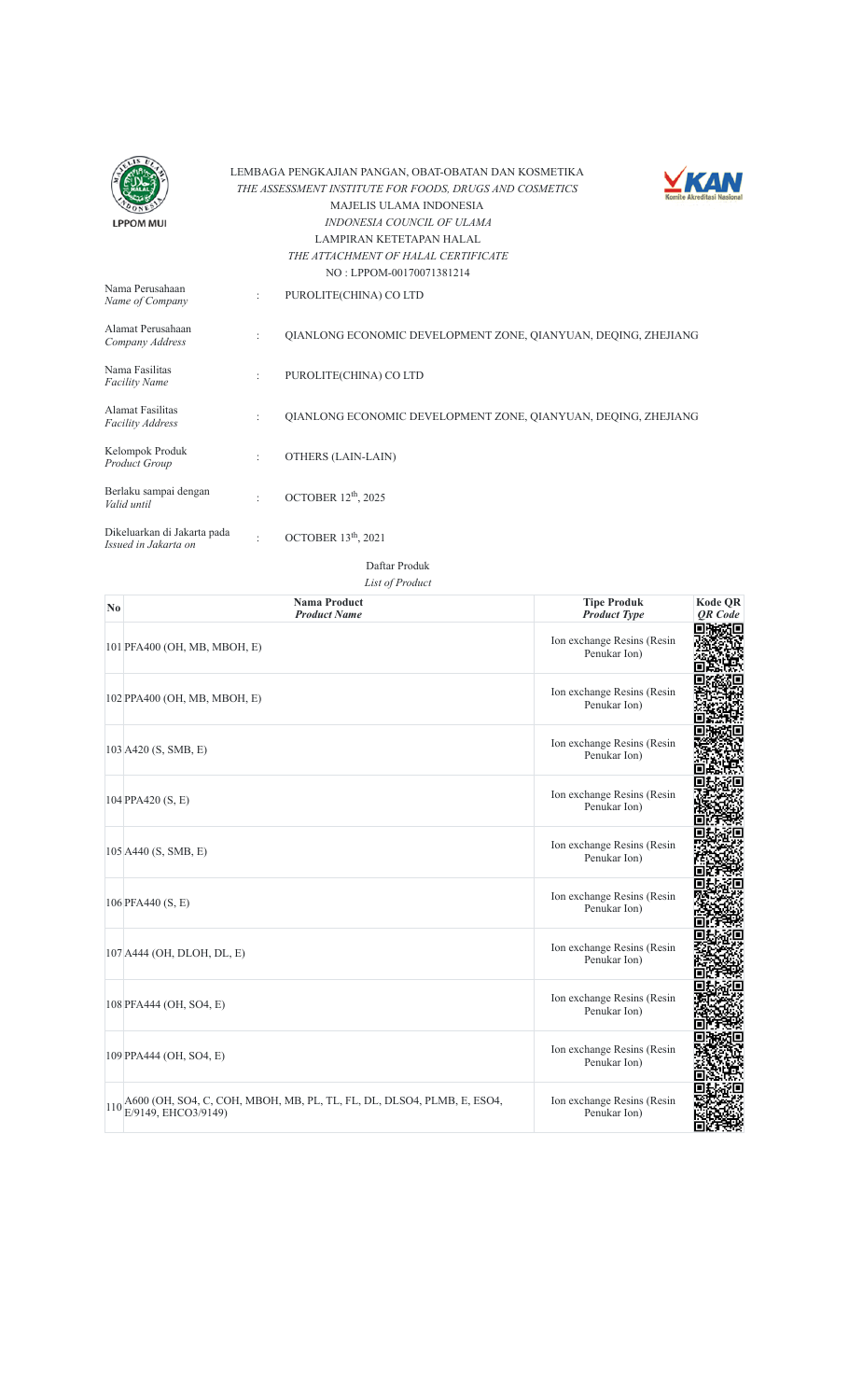



|                                                     |                      | $150.$ Let $1001/001/00/1301214$                               |
|-----------------------------------------------------|----------------------|----------------------------------------------------------------|
| Nama Perusahaan<br>Name of Company                  | ÷                    | PUROLITE(CHINA) CO LTD                                         |
| Alamat Perusahaan<br>Company Address                | ٠                    | OIANLONG ECONOMIC DEVELOPMENT ZONE, OIANYUAN, DEOING, ZHEJIANG |
| Nama Fasilitas<br><b>Facility Name</b>              | ÷                    | PUROLITE(CHINA) CO LTD                                         |
| Alamat Fasilitas<br><b>Facility Address</b>         | $\ddot{\phantom{a}}$ | OIANLONG ECONOMIC DEVELOPMENT ZONE, OIANYUAN, DEOING, ZHEJIANG |
| Kelompok Produk<br>Product Group                    | $\ddot{\phantom{a}}$ | OTHERS (LAIN-LAIN)                                             |
| Berlaku sampai dengan<br>Valid until                | ٠                    | OCTOBER 12 <sup>th</sup> , 2025                                |
| Dikeluarkan di Jakarta pada<br>Issued in Jakarta on | ٠                    | OCTOBER 13 <sup>th</sup> , 2021                                |

Daftar Produk

| $\mathbf{N}\mathbf{0}$ | <b>Nama Product</b><br><b>Product Name</b>     | <b>Tipe Produk</b><br><b>Product Type</b>  | <b>Kode QR</b><br><b>OR</b> Code |
|------------------------|------------------------------------------------|--------------------------------------------|----------------------------------|
|                        | 111 PFA600 (OH, /4740, SO4/4740, MB, MBOH, E)  | Ion exchange Resins<br>(Resin Penukar Ion) |                                  |
|                        | 112 PPA600 (OH, MB, MBOH, E)                   | Ion exchange Resins<br>(Resin Penukar Ion) |                                  |
|                        | 113 PCA441 (SO4)                               | Ion exchange Resins<br>(Resin Penukar Ion) |                                  |
|                        | 114 SGA550 (OH, SO4, MBCl, MBSO4, E, EP, EPOH) | Ion exchange Resins<br>(Resin Penukar Ion) |                                  |
|                        | 115 SSTA63 (E)                                 | Ion exchange Resins<br>(Resin Penukar Ion) |                                  |
|                        | 116 SSTPFA63 (E/9235)                          | Ion exchange Resins<br>(Resin Penukar Ion) |                                  |
|                        | 117 SSTPPA63 (E)                               | Ion exchange Resins<br>(Resin Penukar Ion) |                                  |
|                        | 118 SSTA64 (DL, EDL)                           | Ion exchange Resins<br>(Resin Penukar Ion) |                                  |
|                        | 119 SSTPFA64 (E)                               | Ion exchange Resins<br>(Resin Penukar Ion) |                                  |
|                        | 120 SSTPPA64 (E)                               | Ion exchange Resins<br>(Resin Penukar Ion) |                                  |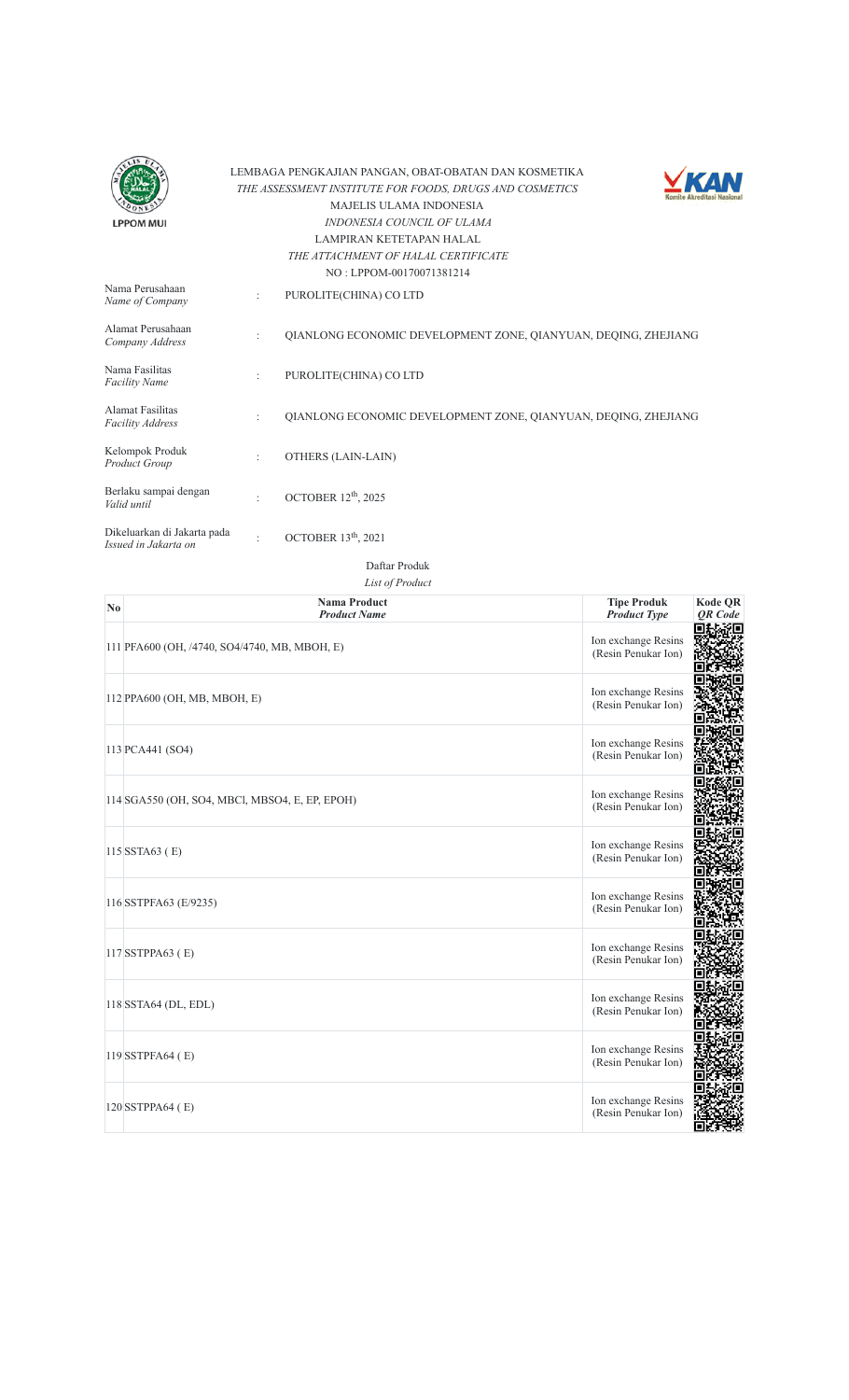



| Nama Perusahaan<br>Name of Company                  | $\ddot{\cdot}$       | PUROLITE(CHINA) CO LTD                                         |
|-----------------------------------------------------|----------------------|----------------------------------------------------------------|
| Alamat Perusahaan<br>Company Address                | $\ddot{\cdot}$       | OIANLONG ECONOMIC DEVELOPMENT ZONE, OIANYUAN, DEOING, ZHEJIANG |
| Nama Fasilitas<br><b>Facility Name</b>              | $\ddot{\phantom{a}}$ | PUROLITE(CHINA) CO LTD                                         |
| Alamat Fasilitas<br><b>Facility Address</b>         | ٠                    | OIANLONG ECONOMIC DEVELOPMENT ZONE, OIANYUAN, DEOING, ZHEJIANG |
| Kelompok Produk<br>Product Group                    | $\ddot{\phantom{0}}$ | OTHERS (LAIN-LAIN)                                             |
| Berlaku sampai dengan<br>Valid until                | ٠                    | OCTOBER $12th$ , 2025                                          |
| Dikeluarkan di Jakarta pada<br>Issued in Jakarta on |                      | OCTOBER 13 <sup>th</sup> , 2021                                |

Daftar Produk

| $\mathbf{N}\mathbf{0}$ | <b>Nama Product</b><br><b>Product Name</b>                                                                                                                          | <b>Tipe Produk</b><br><b>Product Type</b>  | <b>Kode QR</b><br><b>OR</b> Code |
|------------------------|---------------------------------------------------------------------------------------------------------------------------------------------------------------------|--------------------------------------------|----------------------------------|
| 121                    | A500 (Plus, OHPlus, CPlus, MBOHPlus, TLPlus, TLSO4Plus, DLPlus, SOHPlus, SPlus, FMPlus,<br>EPlus, OH, C, MBOH, MB, TL, TLSO4, DL, S, FM, E, P, PS, /2992, OHMCPlus) | Ion exchange Resins<br>(Resin Penukar Ion) |                                  |
|                        | 122 PFA500 (Plus, MBPlus, EPlus, OHPlus, MBOHPlus, OH, MB, MBOH, E, SPlus, S, PS)                                                                                   | Ion exchange Resins<br>(Resin Penukar Ion) |                                  |
|                        | 123 PPA500(Plus, MBPlus, EPlus, OHPlus, MBOHPlus, OH, MB, MBOH, E, SPlus, S, PS, P)                                                                                 | Ion exchange Resins<br>(Resin Penukar Ion) |                                  |
|                        | 124 A502P (SFL, S, /5216, S/4974, FM/5045, VFM)                                                                                                                     | Ion exchange Resins<br>(Resin Penukar Ion) |                                  |
|                        | 125 PFA502 (PS)                                                                                                                                                     | Ion exchange Resins<br>(Resin Penukar Ion) |                                  |
|                        | 126 PPA502 (P, PS, PS/5559)                                                                                                                                         | Ion exchange Resins<br>(Resin Penukar Ion) |                                  |
|                        | 127 A503 (E, C, MBOH, PLS, CL, FL, S, S/4878)                                                                                                                       | Ion exchange Resins<br>(Resin Penukar Ion) |                                  |
|                        | 128 PFA503 (E, SO4)                                                                                                                                                 | Ion exchange Resins<br>(Resin Penukar Ion) |                                  |
|                        | 129 PPA503 (E, SO4)                                                                                                                                                 | Ion exchange Resins<br>(Resin Penukar Ion) |                                  |
|                        | 130 MA1614                                                                                                                                                          | Ion exchange Resins<br>(Resin Penukar Ion) |                                  |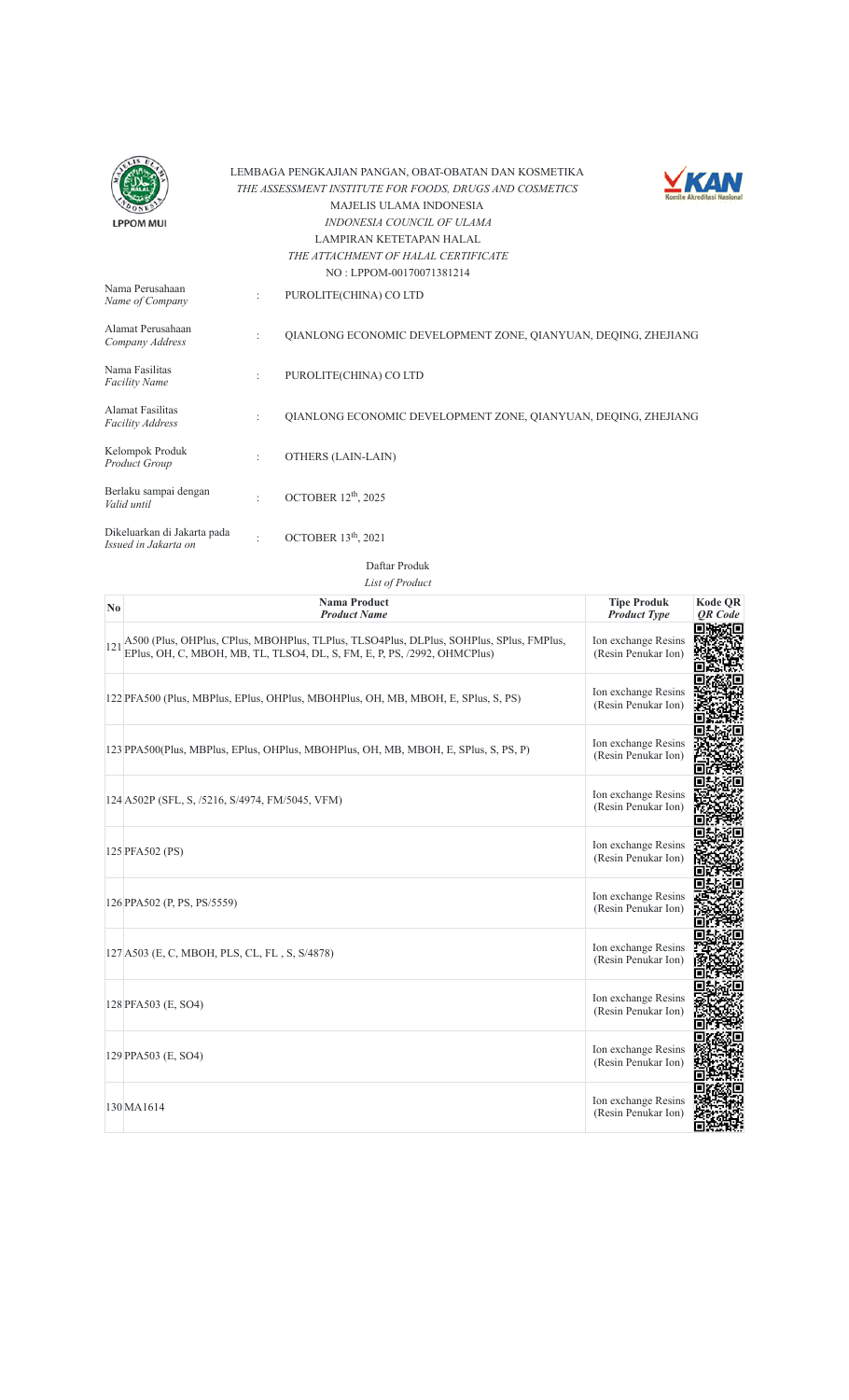



|                                                     |                      | NO : LPPOM-00170071381214                                      |
|-----------------------------------------------------|----------------------|----------------------------------------------------------------|
| Nama Perusahaan<br>Name of Company                  | ÷                    | PUROLITE(CHINA) CO LTD                                         |
| Alamat Perusahaan<br>Company Address                | $\ddot{\phantom{a}}$ | OIANLONG ECONOMIC DEVELOPMENT ZONE, OIANYUAN, DEOING, ZHEJIANG |
| Nama Fasilitas<br><b>Facility Name</b>              | $\ddot{\phantom{a}}$ | PUROLITE(CHINA) CO LTD                                         |
| Alamat Fasilitas<br><b>Facility Address</b>         | $\ddot{\phantom{a}}$ | OIANLONG ECONOMIC DEVELOPMENT ZONE, OIANYUAN, DEOING, ZHEJIANG |
| Kelompok Produk<br>Product Group                    | ٠                    | OTHERS (LAIN-LAIN)                                             |
| Berlaku sampai dengan<br>Valid until                | $\bullet$            | OCTOBER 12 <sup>th</sup> , 2025                                |
| Dikeluarkan di Jakarta pada<br>Issued in Jakarta on | ٠                    | OCTOBER $13th$ , 2021                                          |

Daftar Produk

| $\mathbf{N}\mathbf{0}$ | <b>Nama Product</b><br><b>Product Name</b>                                                                    | <b>Tipe Produk</b><br><b>Product Type</b>  | <b>Kode QR</b><br><b>OR</b> Code |
|------------------------|---------------------------------------------------------------------------------------------------------------|--------------------------------------------|----------------------------------|
|                        | 131 A520 (E, EFL), A592(E, EBF)                                                                               | Ion exchange Resins (Resin<br>Penukar Ion) |                                  |
|                        | 132 PFA520E, PPA520E                                                                                          | Ion exchange Resins (Resin<br>Penukar Ion) |                                  |
|                        | 133 A530 (E), A594E                                                                                           | Ion exchange Resins (Resin<br>Penukar Ion) |                                  |
|                        | 134 A532 (E, E/9246)                                                                                          | Ion exchange Resins (Resin<br>Penukar Ion) |                                  |
|                        | 135 A632 (E)                                                                                                  | Ion exchange Resins (Resin<br>Penukar Ion) |                                  |
|                        | 136 PFA694 (E, EBF)                                                                                           | Ion exchange Resins (Resin<br>Penukar Ion) |                                  |
|                        | 137 S108 (E)                                                                                                  | Ion exchange Resins (Resin<br>Penukar Ion) |                                  |
|                        | 138 BromidePlus (SO4, /9218, SO4/9218)                                                                        | Ion exchange Resins (Resin<br>Penukar Ion) |                                  |
|                        | 139 8930 (Plus, EPlus, HPlus, E/4895, EFF/5401, Plus/4922, /4922, CA), MTS9300,<br>MTS9300Ca, MTS9300H, D5341 | Ion exchange Resins (Resin<br>Penukar Ion) |                                  |
|                        | 140 \$955 (H, /4135)                                                                                          | Ion exchange Resins (Resin<br>Penukar Ion) |                                  |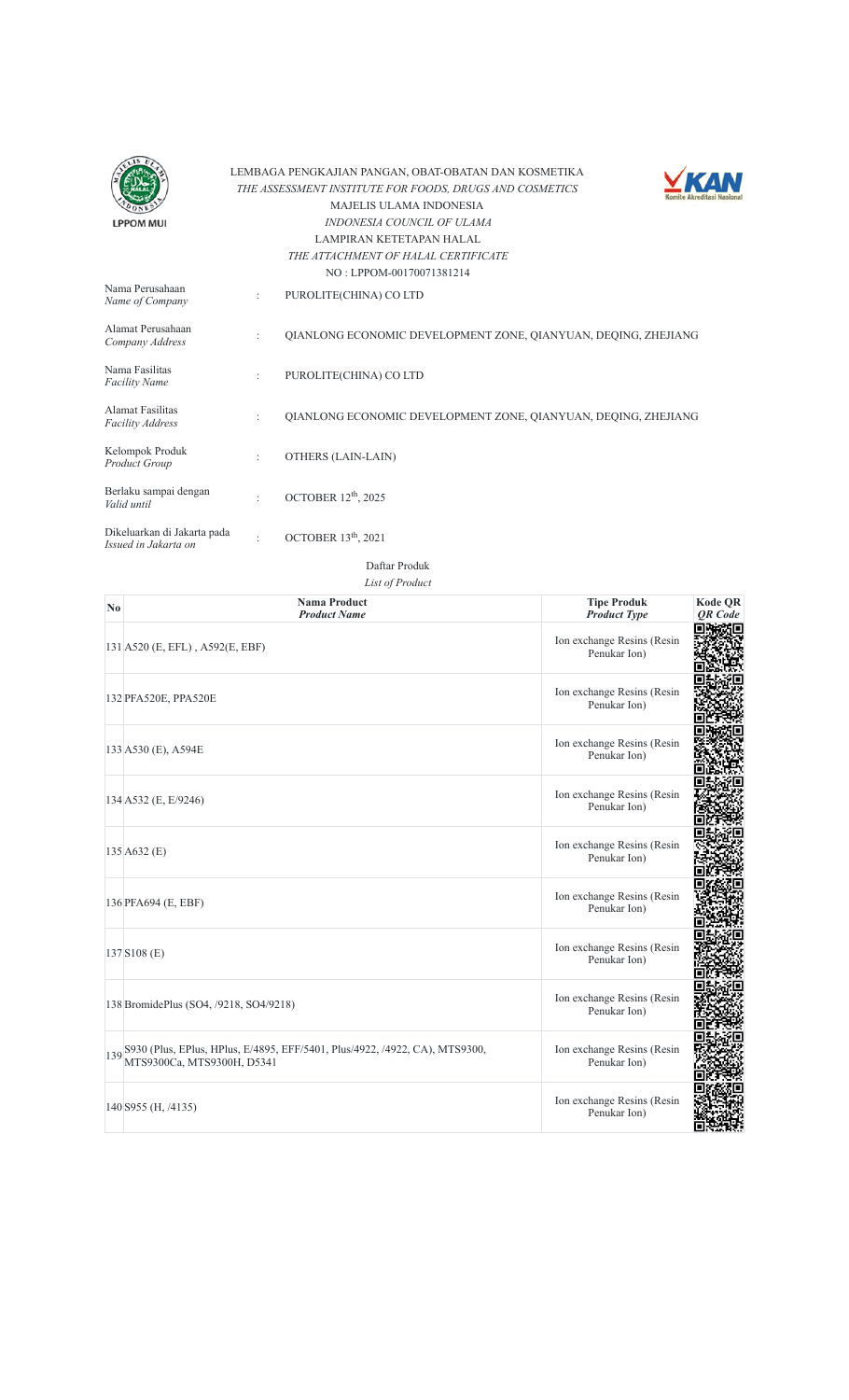



| Nama Perusahaan<br>Name of Company                  | ÷              | PUROLITE(CHINA) CO LTD                                         |
|-----------------------------------------------------|----------------|----------------------------------------------------------------|
| Alamat Perusahaan<br>Company Address                | ÷              | OIANLONG ECONOMIC DEVELOPMENT ZONE, OIANYUAN, DEOING, ZHEJIANG |
| Nama Fasilitas<br><b>Facility Name</b>              | ÷              | PUROLITE(CHINA) CO LTD                                         |
| Alamat Fasilitas<br><b>Facility Address</b>         | ÷              | OIANLONG ECONOMIC DEVELOPMENT ZONE, OIANYUAN, DEOING, ZHEJIANG |
| Kelompok Produk<br>Product Group                    | ÷              | OTHERS (LAIN-LAIN)                                             |
| Berlaku sampai dengan<br>Valid until                | $\ddot{\cdot}$ | OCTOBER $12th$ , 2025                                          |
| Dikeluarkan di Jakarta pada<br>Issued in Jakarta on | ٠              | OCTOBER $13th$ , 2021                                          |

Daftar Produk

| No. | <b>Nama Product</b><br><b>Product Name</b>                                                                                                                                                               | <b>Tipe Produk</b><br><b>Product Type</b>  | <b>Kode QR</b><br>QR Code |
|-----|----------------------------------------------------------------------------------------------------------------------------------------------------------------------------------------------------------|--------------------------------------------|---------------------------|
|     | 141 ECR1504 (F, M, FM, C)                                                                                                                                                                                | Ion exchange Resins<br>(Resin Penukar Ion) |                           |
|     | 142 ECR1604 (F, M, FM, C)                                                                                                                                                                                | Ion exchange Resins<br>(Resin Penukar Ion) |                           |
|     | 143 ECR1640 (F, M, FM, C)                                                                                                                                                                                | Ion exchange Resins<br>(Resin Penukar Ion) |                           |
|     | C104 (Plus, NaPlus, Na, DLPlus, DL, SPlus, S, CPlus/5643, EPlus, E, ENaPlus, ENa, ECPlus, EC,<br>144 EDLPlus, EPlus/9196, E/4840, E/5264, R, EPlus/6466, EK/5264), FBC1047, FBC1047XG, C1047,<br>C1047XG | Ion exchange Resins<br>(Resin Penukar Ion) |                           |
|     | 145 PFC104 (Plus, EPlus, E)                                                                                                                                                                              | Ion exchange Resins<br>(Resin Penukar Ion) |                           |
|     | 146 PARPFC208 (E)                                                                                                                                                                                        | Ion exchange Resins<br>(Resin Penukar Ion) |                           |
|     | 147 PPC104 (Plus, E, EPlus)                                                                                                                                                                              | Ion exchange Resins<br>(Resin Penukar Ion  |                           |
|     | 148 PARPPC208 (E)                                                                                                                                                                                        | Ion exchange Resins<br>(Resin Penukar Ion) |                           |
|     | 149 PAR208 (Na, DL, S, C/5643, EPlus, E, ENa, EC, EDL, E/9196, E/4840, E/5264)                                                                                                                           | Ion exchange Resins<br>(Resin Penukar Ion) |                           |
|     | 150 C106 (Na, C, CNa, E, ENa, ENa/5812, E/4993, Na/4993, EP/2156, EP/2385, EPNa/2385, SLE)                                                                                                               | Ion exchange Resins<br>(Resin Penukar Ion  |                           |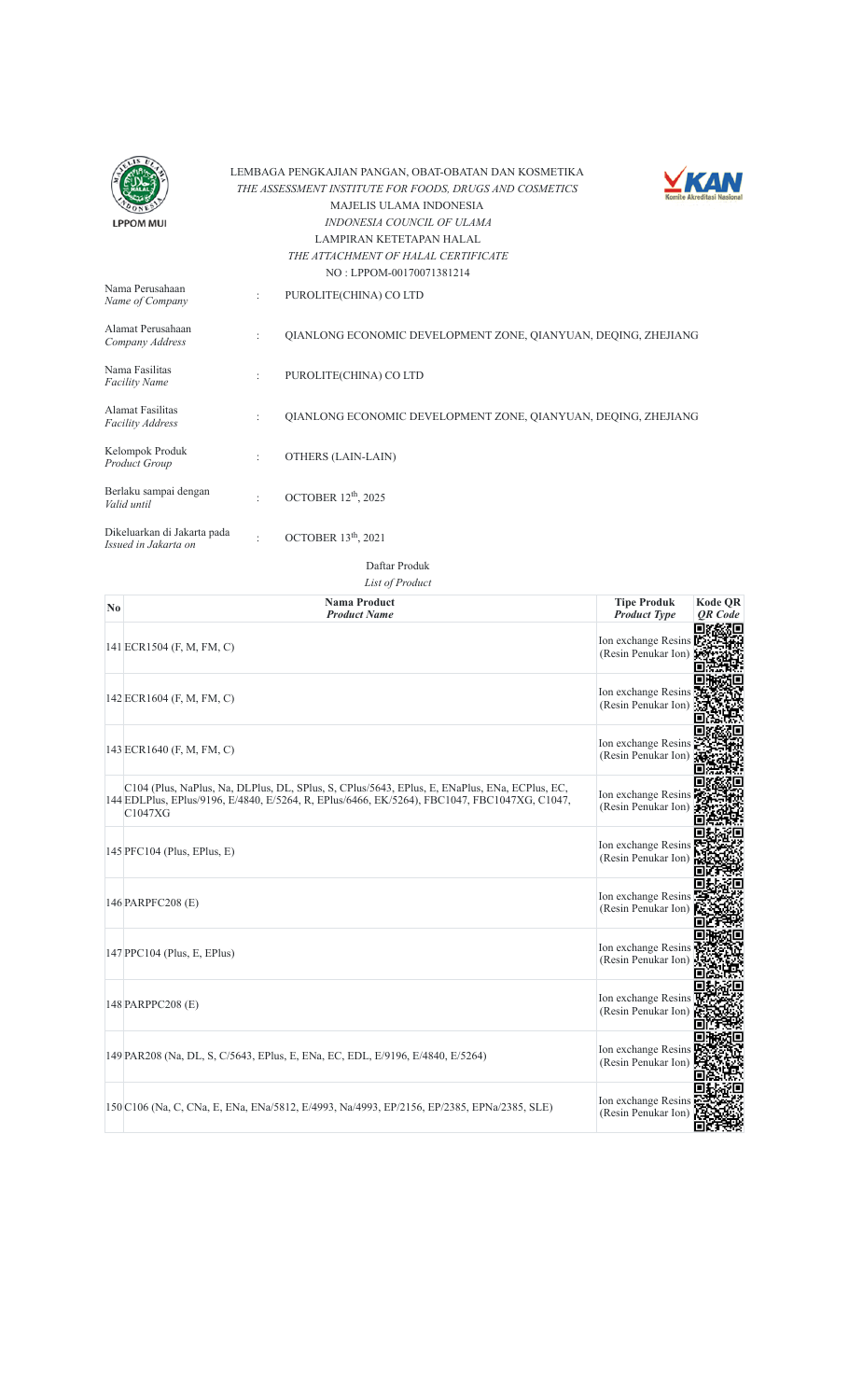



|                                                     |                      | 190.1110191700170071301217                                     |
|-----------------------------------------------------|----------------------|----------------------------------------------------------------|
| Nama Perusahaan<br>Name of Company                  | ÷                    | PUROLITE(CHINA) CO LTD                                         |
| Alamat Perusahaan<br>Company Address                | $\ddot{\phantom{a}}$ | OIANLONG ECONOMIC DEVELOPMENT ZONE, OIANYUAN, DEOING, ZHEJIANG |
| Nama Fasilitas<br><b>Facility Name</b>              | $\ddot{\phantom{a}}$ | PUROLITE(CHINA) CO LTD                                         |
| <b>Alamat Fasilitas</b><br><b>Facility Address</b>  | $\ddot{\phantom{a}}$ | OIANLONG ECONOMIC DEVELOPMENT ZONE, OIANYUAN, DEOING, ZHEJIANG |
| Kelompok Produk<br>Product Group                    | $\ddot{\cdot}$       | OTHERS (LAIN-LAIN)                                             |
| Berlaku sampai dengan<br>Valid until                | $\ddot{\cdot}$       | OCTOBER $12th$ , 2025                                          |
| Dikeluarkan di Jakarta pada<br>Issued in Jakarta on | $\bullet$            | OCTOBER $13th$ , 2021                                          |

Daftar Produk

| No. | <b>Nama Product</b><br><b>Product Name</b>                      | <b>Tipe Produk</b><br><b>Product Type</b>  | Kode QR<br>QR Code |
|-----|-----------------------------------------------------------------|--------------------------------------------|--------------------|
|     | 151 PPC106 (Na)                                                 | Ion exchange Resins<br>(Resin Penukar Ion) |                    |
|     | 152 C107 (E, E/5095, ENa, EC, E/3116, E/4752, E/5142, E/5077)   | Ion exchange Resins<br>(Resin Penukar Ion) |                    |
|     | 153 PAR214 (E, E/5095, ENa, EC, E/3116, E/4752, E/5142, E/5077) | Ion exchange Resins<br>(Resin Penukar Ion) |                    |
|     | 154 C115 (E, EC), C1151E                                        | Ion exchange Resins<br>(Resin Penukar Ion) |                    |
|     | 155 C115 Copolymer                                              | Ion exchange Resins<br>(Resin Penukar Ion) |                    |
|     | 156 C108                                                        | Ion exchange Resins<br>(Resin Penukar Ion) |                    |
|     | 157 SSTC104 (Na, DL, C)                                         | Ion exchange Resins<br>(Resin Penukar Ion) |                    |
|     | 158 SSTPPC104                                                   | Ion exchange Resins<br>(Resin Penukar Ion) |                    |
|     | 159 PARSST208 (Na, DL, C)                                       | Ion exchange Resins<br>(Resin Penukar Ion) |                    |
|     | 160 PARSSTPPC208                                                | Ion exchange Resins<br>(Resin Penukar Ion) |                    |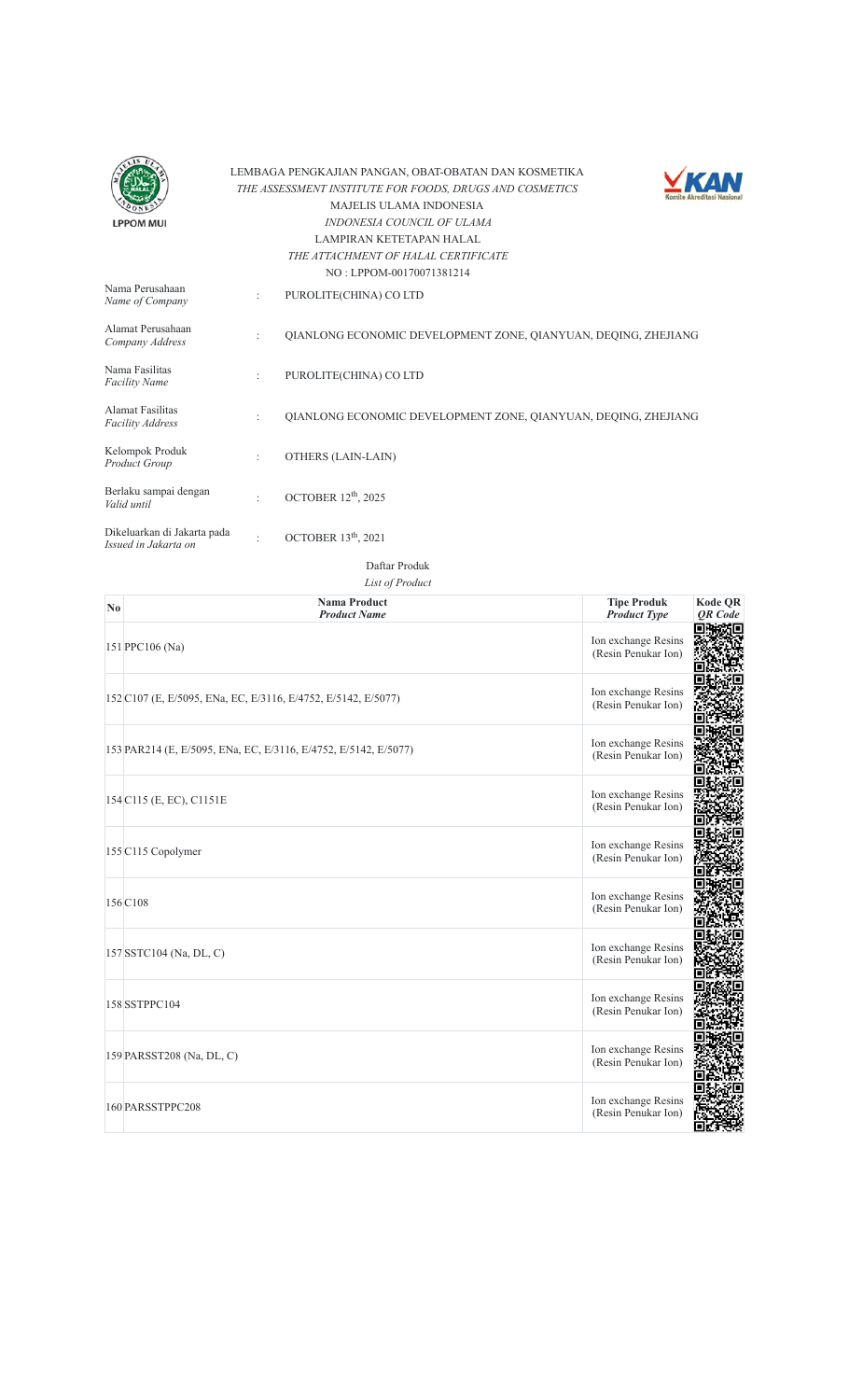



| Nama Perusahaan<br>Name of Company                  | $\ddot{\cdot}$       | $180.$ LET ONE 001/00/1381214<br>PUROLITE(CHINA) CO LTD        |
|-----------------------------------------------------|----------------------|----------------------------------------------------------------|
| Alamat Perusahaan<br>Company Address                | ÷                    | OIANLONG ECONOMIC DEVELOPMENT ZONE, OIANYUAN, DEOING, ZHEJIANG |
| Nama Fasilitas<br><b>Facility Name</b>              | $\ddot{\phantom{a}}$ | PUROLITE(CHINA) CO LTD                                         |
| Alamat Fasilitas<br><b>Facility Address</b>         | $\ddot{\phantom{a}}$ | OIANLONG ECONOMIC DEVELOPMENT ZONE, OIANYUAN, DEOING, ZHEJIANG |
| Kelompok Produk<br>Product Group                    | $\ddot{\phantom{a}}$ | OTHERS (LAIN-LAIN)                                             |
| Berlaku sampai dengan<br>Valid until                | $\ddot{\cdot}$       | OCTOBER $12th$ , 2025                                          |
| Dikeluarkan di Jakarta pada<br>Issued in Jakarta on |                      | OCTOBER $13th$ , 2021                                          |

| $\mathbf{N}\mathbf{0}$ | <b>Nama Product</b><br><b>Product Name</b> | <b>Tipe Produk</b><br><b>Product Type</b>  | <b>Kode QR</b><br><b>OR</b> Code |
|------------------------|--------------------------------------------|--------------------------------------------|----------------------------------|
|                        | 161 IP4, Z-IP4                             | Ion exchange Resins<br>(Resin Penukar Ion) | Яп∥                              |
|                        | 162 AP1090 (F, M, FM, C, DR, /5753, /5756) | Ion exchange Resins<br>(Resin Penukar Ion) |                                  |
|                        | 163 D5756                                  | Ion exchange Resins<br>(Resin Penukar Ion) |                                  |
|                        | 164 PAD300 (F, M, FM, C, DR)               | Ion exchange Resins<br>(Resin Penukar Ion) |                                  |
|                        | 165 PAD350 (F, M, FM, C, DR)               | Ion exchange Resins<br>(Resin Penukar Ion) |                                  |
|                        | 166 PAD400 (F, M, FM, C, DR)               | Ion exchange Resins<br>(Resin Penukar Ion) |                                  |
|                        | 167 PAD428 (F, M, FM, C, DR)               | Ion exchange Resins<br>(Resin Penukar Ion) |                                  |
|                        | 168 PAD500 (F, M, FM, C, DR)               | Ion exchange Resins<br>(Resin Penukar Ion) |                                  |
|                        | 169 PAD550 (F, M, FM, C, DR, /5524)        | Ion exchange Resins<br>(Resin Penukar Ion) |                                  |
|                        | 170 PAD600 (F, M, FM, C, DR)               | Ion exchange Resins<br>(Resin Penukar Ion) |                                  |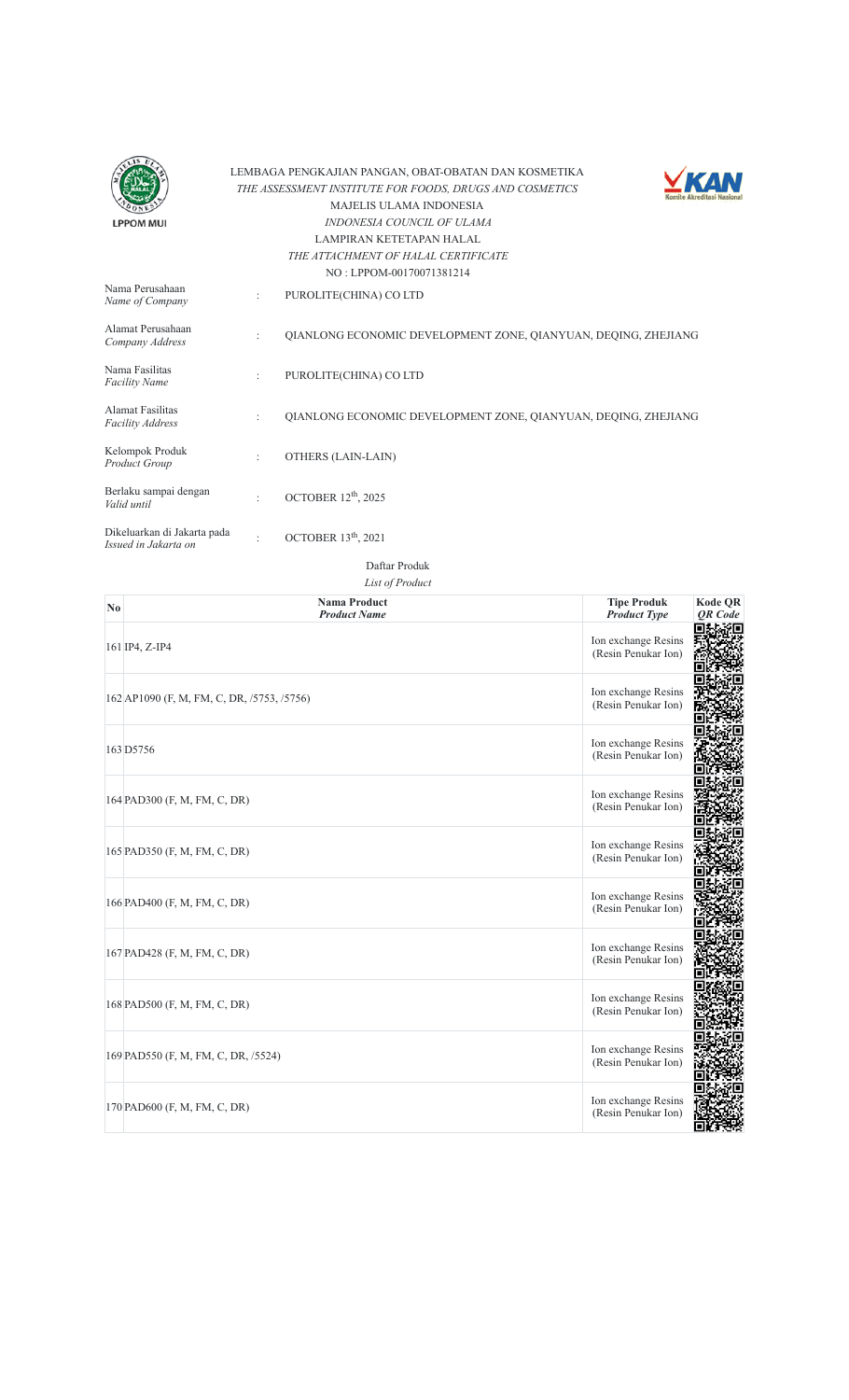



| Nama Perusahaan<br>Name of Company                  | ÷         | PUROLITE(CHINA) CO LTD                                         |
|-----------------------------------------------------|-----------|----------------------------------------------------------------|
| Alamat Perusahaan<br>Company Address                | ÷         | OIANLONG ECONOMIC DEVELOPMENT ZONE, OIANYUAN, DEOING, ZHEJIANG |
| Nama Fasilitas<br><b>Facility Name</b>              | ÷         | PUROLITE(CHINA) CO LTD                                         |
| Alamat Fasilitas<br><b>Facility Address</b>         | $\bullet$ | OIANLONG ECONOMIC DEVELOPMENT ZONE, OIANYUAN, DEOING, ZHEJIANG |
| Kelompok Produk<br>Product Group                    | ÷         | OTHERS (LAIN-LAIN)                                             |
| Berlaku sampai dengan<br>Valid until                | $\bullet$ | OCTOBER $12th$ , 2025                                          |
| Dikeluarkan di Jakarta pada<br>Issued in Jakarta on | ٠         | OCTOBER $13th$ , 2021                                          |

| N <sub>0</sub> | <b>Nama Product</b><br><b>Product Name</b>                                | <b>Tipe Produk</b><br><b>Product Type</b>  | <b>Kode QR</b><br><b>OR</b> Code |
|----------------|---------------------------------------------------------------------------|--------------------------------------------|----------------------------------|
|                | 171 PAD610 (F, M, FM, C, DR)                                              | Ion exchange Resins<br>(Resin Penukar Ion) |                                  |
|                | 172 PAD900 (F, M, FM, C, DR)                                              | Ion exchange Resins<br>(Resin Penukar Ion) |                                  |
|                | 173 PAD910 (F, M, FM, C, DR)                                              | Ion exchange Resins<br>(Resin Penukar Ion) |                                  |
|                | 174 PAD950 (F, M, FM, C, DR)                                              | Ion exchange Resins<br>(Resin Penukar Ion) |                                  |
|                | 175 ECR1090 (F, M, FM, C, DR)                                             | Ion exchange Resins<br>(Resin Penukar Ion) |                                  |
|                | 176 ECR1091 (F, M, FM, C, DR)                                             | Ion exchange Resins<br>(Resin Penukar Ion) |                                  |
|                | 177 ECR1030 (F, M, FM, C, DR)                                             | Ion exchange Resins<br>(Resin Penukar Ion) |                                  |
|                | 178 ECR1061 (F, M, FM, C, DR)                                             | Ion exchange Resins<br>(Resin Penukar Ion) |                                  |
|                | 179 CT122 (/9048, DR/9048, Na, DR/9213, /4781, /5032, /5503, /5504, 6521) | Ion exchange Resins<br>(Resin Penukar Ion) |                                  |
|                | 180 CT169 (E, DR, EDR, /2692, /6170)                                      | Ion exchange Resins<br>(Resin Penukar Ion) |                                  |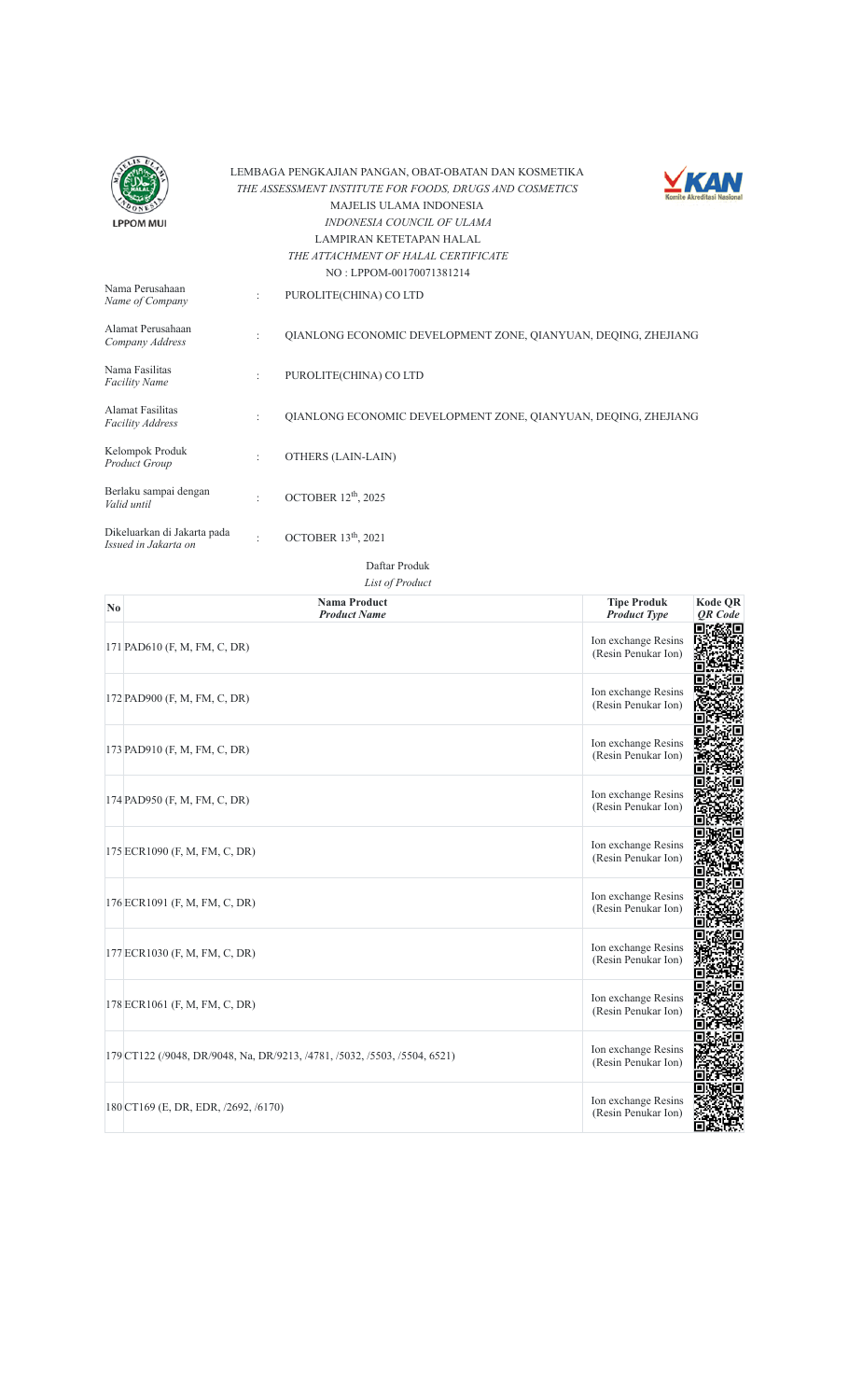



|                                                     |                      | NO: LPPOM-00170071381214                                       |
|-----------------------------------------------------|----------------------|----------------------------------------------------------------|
| Nama Perusahaan<br>Name of Company                  | ÷                    | PUROLITE(CHINA) CO LTD                                         |
| Alamat Perusahaan<br>Company Address                | ÷                    | OIANLONG ECONOMIC DEVELOPMENT ZONE, QIANYUAN, DEQING, ZHEJIANG |
| Nama Fasilitas<br><b>Facility Name</b>              | ÷                    | PUROLITE(CHINA) CO LTD                                         |
| Alamat Fasilitas<br><b>Facility Address</b>         | $\ddot{\phantom{a}}$ | OIANLONG ECONOMIC DEVELOPMENT ZONE, OIANYUAN, DEOING, ZHEJIANG |
| Kelompok Produk<br>Product Group                    | $\ddot{\phantom{a}}$ | OTHERS (LAIN-LAIN)                                             |
| Berlaku sampai dengan<br>Valid until                | ٠                    | OCTOBER $12th$ , 2025                                          |
| Dikeluarkan di Jakarta pada<br>Issued in Jakarta on | ٠                    | OCTOBER $13th$ , 2021                                          |

Daftar Produk

| N <sub>0</sub> | <b>Nama Product</b><br><b>Product Name</b>                                                                       | <b>Tipe Produk</b><br><b>Product Type</b>  | <b>Kode QR</b><br><b>OR</b> Code |
|----------------|------------------------------------------------------------------------------------------------------------------|--------------------------------------------|----------------------------------|
|                | 181 CT269 (DR, /2692, /6170)                                                                                     | Ion exchange Resins (Resin<br>Penukar Ion) |                                  |
|                | 182 CT175 (/2429, /2080, /3569, /4203, /2429DR)                                                                  | Ion exchange Resins (Resin<br>Penukar Ion) |                                  |
|                | 183 CT275 (/2692, /9033, /9058, DR/9058, /3331, /5294, Ag, AgDR, DR, DR/5078, DR/9063,<br>FL, DR/5294), XFC2750H | Ion exchange Resins (Resin<br>Penukar Ion) |                                  |
|                | 184 OL100                                                                                                        | Ion exchange Resins (Resin<br>Penukar Ion) |                                  |
|                | 185 MB400 (BLACK)                                                                                                | Ion exchange Resins (Resin<br>Penukar Ion) |                                  |
|                | 186 MB300E, MB305E                                                                                               | Ion exchange Resins (Resin<br>Penukar Ion) |                                  |
|                | 187 MB378 (LT)                                                                                                   | Ion exchange Resins (Resin<br>Penukar Ion) |                                  |
|                | 188 MB478 (LT)                                                                                                   | Ion exchange Resins (Resin<br>Penukar Ion) |                                  |
|                | 189 MB455 (S)                                                                                                    | Ion exchange Resins (Resin<br>Penukar Ion) |                                  |
|                | 190 S920 (MTS9200)                                                                                               | Ion exchange Resins (Resin<br>Penukar Ion) |                                  |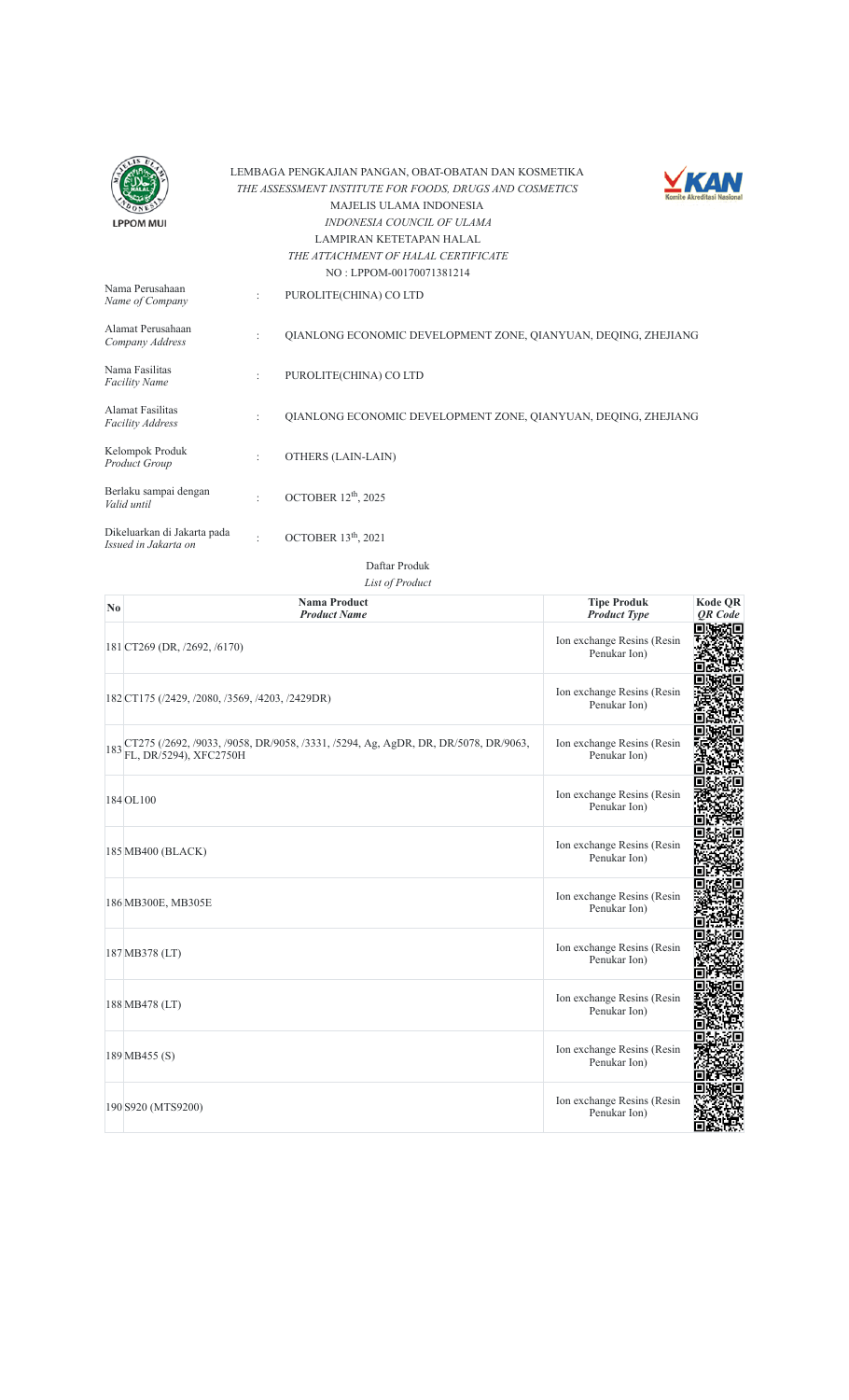



|                                                     |                      | $180.$ LET ONE 001/00/1361214                                  |
|-----------------------------------------------------|----------------------|----------------------------------------------------------------|
| Nama Perusahaan<br>Name of Company                  | ÷                    | PUROLITE(CHINA) CO LTD                                         |
| Alamat Perusahaan<br>Company Address                | $\ddot{\phantom{a}}$ | OIANLONG ECONOMIC DEVELOPMENT ZONE, OIANYUAN, DEOING, ZHEJIANG |
| Nama Fasilitas<br><b>Facility Name</b>              | $\ddot{\phantom{a}}$ | PUROLITE(CHINA) CO LTD                                         |
| Alamat Fasilitas<br><b>Facility Address</b>         | $\ddot{\phantom{a}}$ | OIANLONG ECONOMIC DEVELOPMENT ZONE, OIANYUAN, DEOING, ZHEJIANG |
| Kelompok Produk<br>Product Group                    | $\ddot{\phantom{a}}$ | OTHERS (LAIN-LAIN)                                             |
| Berlaku sampai dengan<br>Valid until                | $\bullet$            | OCTOBER 12 <sup>th</sup> , 2025                                |
| Dikeluarkan di Jakarta pada<br>Issued in Jakarta on | ٠                    | OCTOBER 13 <sup>th</sup> , 2021                                |

| ıa Product |  |
|------------|--|
| duct Name  |  |

| N <sub>0</sub> | <b>Nama Product</b><br><b>Product Name</b> | <b>Tipe Produk</b><br><b>Product Type</b>  | <b>Kode QR</b><br><b>OR</b> Code |
|----------------|--------------------------------------------|--------------------------------------------|----------------------------------|
|                | 191 S920Plus/4961 (MTS9201)                | Ion exchange Resins<br>(Resin Penukar Ion) |                                  |
|                | 192 S940 (H), MTS9400 (H)                  | Ion exchange Resins<br>(Resin Penukar Ion) |                                  |
|                | 193 S950 (H), MTS9500 (H), MTS9501 (H)     | Ion exchange Resins<br>(Resin Penukar Ion) |                                  |
|                | 194 PPS950 (H), MTS9500PP (H)              | Ion exchange Resins<br>(Resin Penukar Ion) |                                  |
|                | 195 S950Plus (MTS9502)                     | Ion exchange Resins<br>(Resin Penukar Ion) |                                  |
|                | 196 S960 (MTS9600)                         | Ion exchange Resins<br>(Resin Penukar Ion) |                                  |
|                | 197 S984 (MTS9840)                         | Ion exchange Resins<br>(Resin Penukar Ion) |                                  |
|                | 198 S985 (MTS9850)                         | Ion exchange Resins<br>(Resin Penukar Ion) |                                  |
|                | 199 S992 (MTA9920)                         | Ion exchange Resins<br>(Resin Penukar Ion) |                                  |
|                | 200 D5817 (H), MTS9510PF (H)               | Ion exchange Resins<br>(Resin Penukar Ion) |                                  |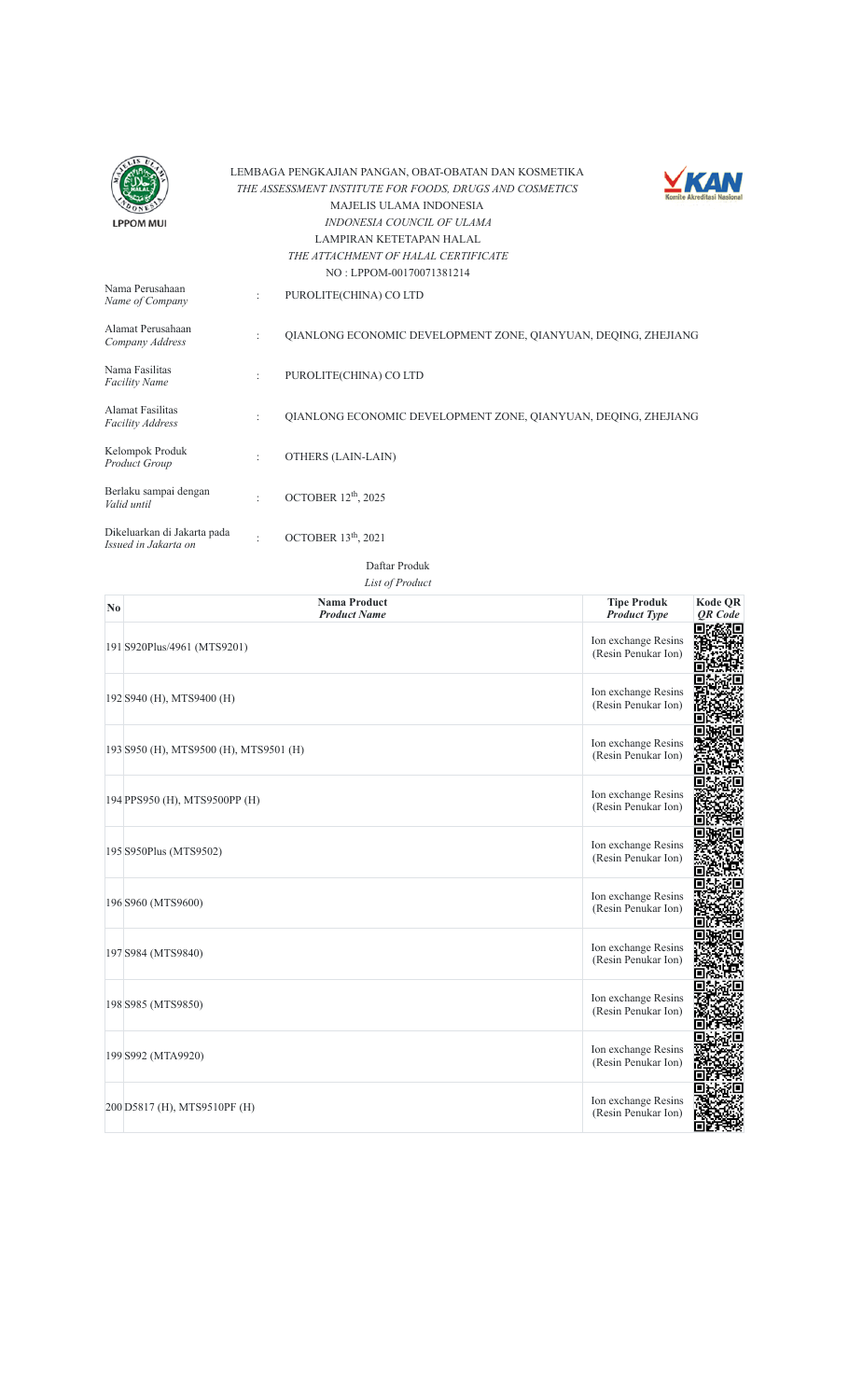



|                                                     |                      | NO: LPPOM-00170071381214                                       |
|-----------------------------------------------------|----------------------|----------------------------------------------------------------|
| Nama Perusahaan<br>Name of Company                  | ÷                    | PUROLITE(CHINA) CO LTD                                         |
| Alamat Perusahaan<br>Company Address                | $\bullet$            | QIANLONG ECONOMIC DEVELOPMENT ZONE, QIANYUAN, DEQING, ZHEJIANG |
| Nama Fasilitas<br><b>Facility Name</b>              | ÷                    | PUROLITE(CHINA) CO LTD                                         |
| Alamat Fasilitas<br><b>Facility Address</b>         | $\ddot{\cdot}$       | OIANLONG ECONOMIC DEVELOPMENT ZONE, OIANYUAN, DEOING, ZHEJIANG |
| Kelompok Produk<br>Product Group                    | $\ddot{\phantom{a}}$ | OTHERS (LAIN-LAIN)                                             |
| Berlaku sampai dengan<br>Valid until                | $\ddot{\phantom{a}}$ | OCTOBER 12 <sup>th</sup> , 2025                                |
| Dikeluarkan di Jakarta pada<br>Issued in Jakarta on | ٠                    | OCTOBER $13th$ , 2021                                          |

| N <sub>0</sub> | <b>Nama Product</b><br><b>Product Name</b>                                                                 | <b>Tipe Produk</b><br><b>Product Type</b>  | <b>Kode QR</b><br><b>OR</b> Code |
|----------------|------------------------------------------------------------------------------------------------------------|--------------------------------------------|----------------------------------|
|                | 201 C100X12 (MB, E, EMB)                                                                                   | Ion exchange Resins (Resin<br>Penukar Ion) |                                  |
|                | 202 MC1045E                                                                                                | Ion exchange Resins (Resin<br>Penukar Ion) |                                  |
|                | 203 C1048E                                                                                                 | Ion exchange Resins (Resin<br>Penukar Ion) |                                  |
|                | 204 SSTPCR(620, 620H, 620Na, 620Ca, 620K, 732, 732H, 732Na, 732K, 732Ca, 642, 642H,<br>642Na, 642Ca, 642K) | Ion exchange Resins (Resin<br>Penukar Ion) |                                  |
|                | 205 PFA420 (S, E)                                                                                          | Ion exchange Resins (Resin<br>Penukar Ion) |                                  |
|                | 206 PFA698E                                                                                                | Ion exchange Resins (Resin<br>Penukar Ion) |                                  |
|                | 207 S107                                                                                                   | Ion exchange Resins (Resin<br>Penukar Ion) |                                  |
|                | 208 CT124 (SH, FLH, H/6218, HLT, /3539, /4068, FL/4130, /4972, DL/3170, /5055, /5150,<br>/5553, /5792)     | Ion exchange Resins (Resin<br>Penukar Ion) |                                  |
|                | 209 MB600 (E, EP)                                                                                          | Ion exchange Resins (Resin<br>Penukar Ion) |                                  |
|                | 210 C1030 (C, EC, S, E, FL, XG, DL, CNa, ECNa, SNa, ENa, FLNa, XGNa, DLNa)                                 | Ion exchange Resins (Resin<br>Penukar Ion) |                                  |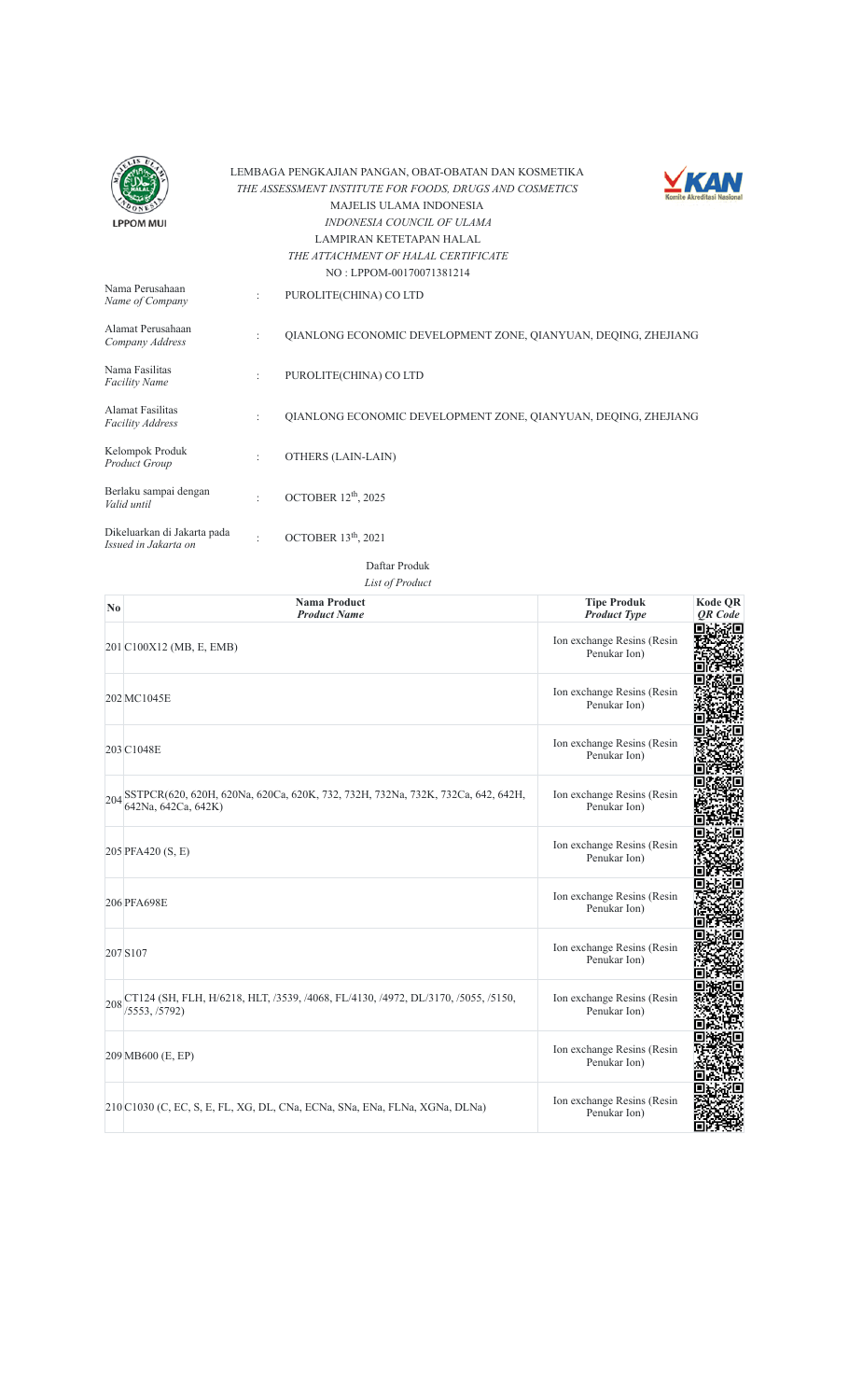



|                                                     |                | $110.1$ $111.01$ $100.100$                                     |
|-----------------------------------------------------|----------------|----------------------------------------------------------------|
| Nama Perusahaan<br>Name of Company                  | ÷              | PUROLITE(CHINA) CO LTD                                         |
| Alamat Perusahaan<br>Company Address                | ÷              | OIANLONG ECONOMIC DEVELOPMENT ZONE, OIANYUAN, DEOING, ZHEJIANG |
| Nama Fasilitas<br><b>Facility Name</b>              | $\ddot{\cdot}$ | PUROLITE(CHINA) CO LTD                                         |
| Alamat Fasilitas<br><b>Facility Address</b>         | ÷              | OIANLONG ECONOMIC DEVELOPMENT ZONE, OIANYUAN, DEOING, ZHEJIANG |
| Kelompok Produk<br>Product Group                    | ÷              | OTHERS (LAIN-LAIN)                                             |
| Berlaku sampai dengan<br>Valid until                | $\bullet$      | OCTOBER 12 <sup>th</sup> , 2025                                |
| Dikeluarkan di Jakarta pada<br>Issued in Jakarta on | ٠              | OCTOBER $13th$ , 2021                                          |

| N <sub>0</sub> | <b>Nama Product</b><br><b>Product Name</b> | <b>Tipe Produk</b><br><b>Product Type</b>  | <b>Kode QR</b><br><b>OR</b> Code |
|----------------|--------------------------------------------|--------------------------------------------|----------------------------------|
|                | 211 PFC1030 (E, Na, ENa)                   | Ion exchange Resins<br>(Resin Penukar Ion) |                                  |
|                | 212 PPC1030 (E, Na, ENa)                   | Ion exchange Resins<br>(Resin Penukar Ion) |                                  |
|                | 213 PFA 111 (S, E)                         | Ion exchange Resins<br>(Resin Penukar Ion) |                                  |
|                | 214 A105 (/1504, CL, DL, FL, S, E, EP)     | Ion exchange Resins<br>(Resin Penukar Ion) |                                  |
|                | 215 PFA105 (S, E)                          | Ion exchange Resins<br>(Resin Penukar Ion) |                                  |
|                | 216 PPA105 (S, E)                          | Ion exchange Resins<br>(Resin Penukar Ion) |                                  |
|                | 217 SSTA150 (E, S), D6430                  | Ion exchange Resins<br>(Resin Penukar Ion) |                                  |
|                | 218 SSTPFA150 (E, S)                       | Ion exchange Resins<br>(Resin Penukar Ion) |                                  |
|                | 219 SSTPPA150 (E, S)                       | Ion exchange Resins<br>(Resin Penukar Ion) |                                  |
|                | 220 A1496 (S, E)                           | Ion exchange Resins<br>(Resin Penukar Ion) |                                  |